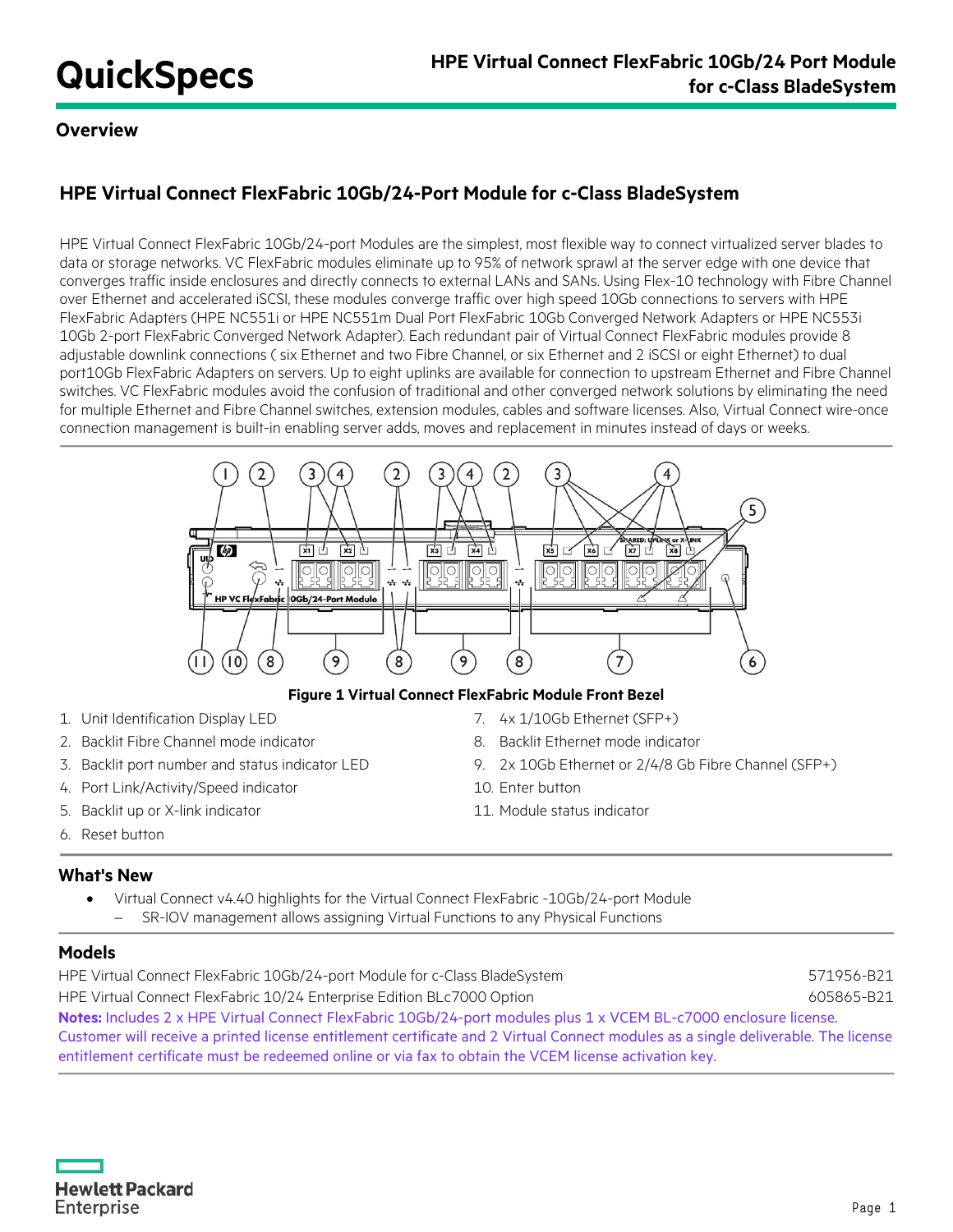## **Supported Products**

### **Compatibility**

HPE BladeSystem c-Class Virtual Connect Firmware v4.50 and the HPE Virtual Connect FlexFabric 10Gb/24-port Module support the following hardware.

### **Hewlett Packard Enterprise servers**

All HPE ProLiant and Integrity server blades with their supported Ethernet adapters and the following server blades with supported FlexFabric (integrated or mezzanine) and Ethernet Adapters

#### **HPE ProLiant Server Blades**

- HPE ProLiant BL2x220c G6 Server Series
- HPE ProLiant BL2x220c G7 Server Series
- HPE ProLiant BL280c G6 Server Series
- HPE ProLiant BL420c Gen8 Server Blade
- HPE ProLiant BL460c G6 Server Series
- HPE ProLiant BL460c G7 Server Series
- HPE ProLiant BL460c Gen8 Server Blade
- HPE Proliant BL460c Gen8 Server Blade with Intel E5-2600 v2 series Processors
- HPE ProLiant BL460c Gen9 Server Blade
- HPE ProLiant BL460c Gen10 Server Blade
- HPE ProLiant BL465c G6 Server Series
- HPE ProLiant BL465c G7 Server Series
- HPE ProLiant BL465c Gen8 Server Blade
- HPE ProLiant BL490c G6 Server Series
- HPE ProLiant BL490c G7 Server Series
- HPE ProLiant BL495c G6 Server Series
- HPE ProLiant BL620c G7 Server Series
- HPE ProLiant BL660c Gen8 Server Blade
- HPE ProLiant BL660c Gen9 Server Blade
- HPE ProLiant BL680c G7 Server Series
- HPE ProLiant BL685c G6 Server Series
- HPE ProLiant BL685c G7 Server Series
- HPE ProLiant WS460c Gen9 Graphics Server Blade
- HPE ProLiant WS460c Gen8 Graphics Server Blade

#### **Integrity Server Blades**

- HPE Integrity BL860c i2 Server Blade
- HPE Integrity BL860c i4 Server Blade
- HPE Integrity BL870c i2 Server Blade
- HPE Integrity BL870c i4 Server Blade
- HPE Integrity BL890c i2 Server Blade
- HPE Integrity BL890c i4 Server Blade
- HPE Integrity BL860c i6 Server series
- HPE Integrity BL870c i6 Server series
- HPE Integrity BL890c i6 Server series

#### **Notes:**

- Some servers listed above may be discontinued.
- − HPE Integrity BL8x0c i2 servers require VC FW 3.00 or higher. HPE Integrity BL8x0c i4 servers require VC FW 3.70 or higher.

### **HPE Network Adapters**

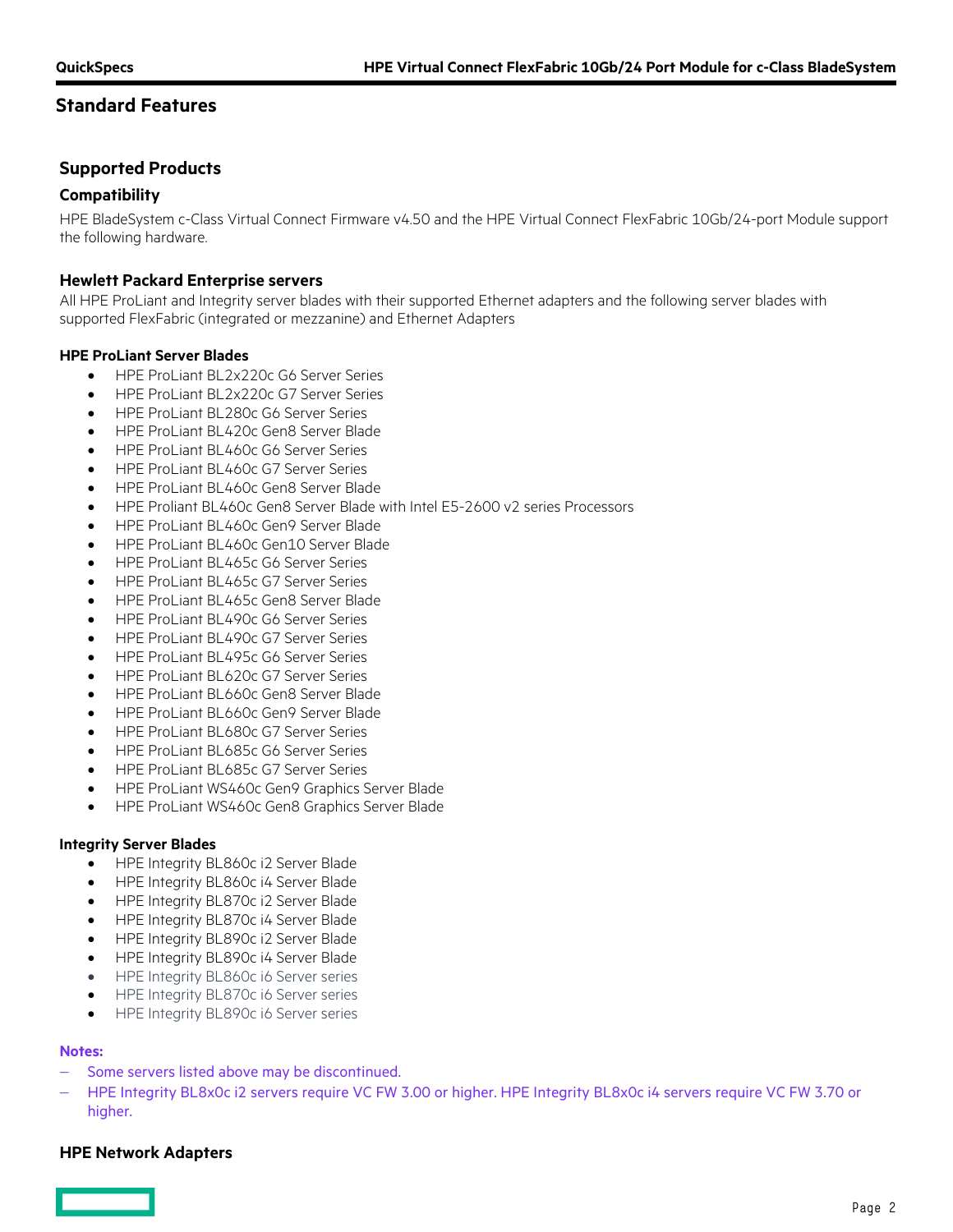### **FlexFabric adapter**

- HPE FlexFabric 20Gb 2-port 650FLB Adapter (Only at 10Gb downlinks)
- HPE FlexFabric 20Gb 2-port 650M Adapter (Only at 10Gb downlinks)
- HPE FlexFabric 20Gb 2-port 630FLB Adapter (Only at 10Gb downlinks)
- HPE FlexFabric 20Gb 2-port 630M Adapter (Only at 10Gb downlinks)
- HPE FlexFabric 10Gb-2 port 536FLB Adapter
- HPE NC551i Dual Port FlexFabric 10Gb Converged Network Adapter
- HPE NC551m Dual Port FlexFabric 10Gb Converged Network Adapter
- HPE NC553i 10Gb 2-port FlexFabric Converged Network Adapter
- HPE NC553m 10Gb 2-port FlexFabric Converged Network Adapter
- HPE NC 554 M/FLB 10Gb 2 port Converged Network Adapter
- HPE FlexFabric 10Gb 2-port 554M Adapter
- HPE FlexFabric 10Gb 2-port 554FLB Adapter
- HPE FlexFabric 10Gb 2-port 534FLB Adapter
- HPE FlexFabric 10Gb 2-port 534M Adapter

### **Ethernet and Flex-10 Ethernet adapters**

- HPE NC325m PCI Express Quad Port 1Gb server adapter
- HPE NC326i Integrated Dual Port PCI Express Gigabit Server Adapter
- HPE NC326m PCI Express Dual Port Multifunction Gigabit Server Adapter
- HPE NC360m Dual Port 1GbE BL-c Adapter
- HPE NC364m Quad Port 1GbE BL-c Adapter
- HPE NC370i Dual Port Multifunction Gigabit Network Adapter
- HPE NC382i Integrated Dual Port PCI Express Gigabit Server Adapter
- HPE NC382m Integrated Dual Port PCI Express Gigabit Server Adapter
- HPE NC522m Dual Port Flex-10 10GbE Multifunction BL-c Adapter
- HPE NC532i Dual Port Flex-10 10GbE Multifunction BL-c Adapter
- HPE NC532m Dual Port Flex-10 10GbE Multifunction BL-c Adapter
- HPE NC542m Dual Port Flex-10 10GbE BL-c Adapter
- HPE NC550m 10Gb 2-port PCIe x8 Flex-10 Ethernet Adapter
- HPE NC522m Dual Port Flex-10 10GbE Multifunction BL-c Adapter
- HPE Flex-10 10Gb 2-port 530FLB Adapter
- HPE Flex-10 10Gb 2-port 530M Adapter
- HPE Flex-10 10Gb 2-port 552M Adapter
- HPE Ethernet 1Gb 2-port 361FLB Adapter
- HPE Ethernet 1Gb 4-port 366M Adapter

#### **Notes:**

- − Consult individual server blade QuickSpecs for specific adapter support.
- Some options listed above may be discontinued.
- For IPv6 management, Onboard Administrator version 4.00 or higher is required.

## **HPE BladeSystem c-Class Enclosures**

HPE BladeSystem c-Class c7000 Enclosure with Onboard Administrator **Notes:** VC FlexFabric modules are not supported in BladeSystem c3000 enclosures.

### **Virtual Connect Firmware**

Virtual Connect Firmware v4.40 is recommended with the following release sets for HPE ProLiant and HPE Integrity environments

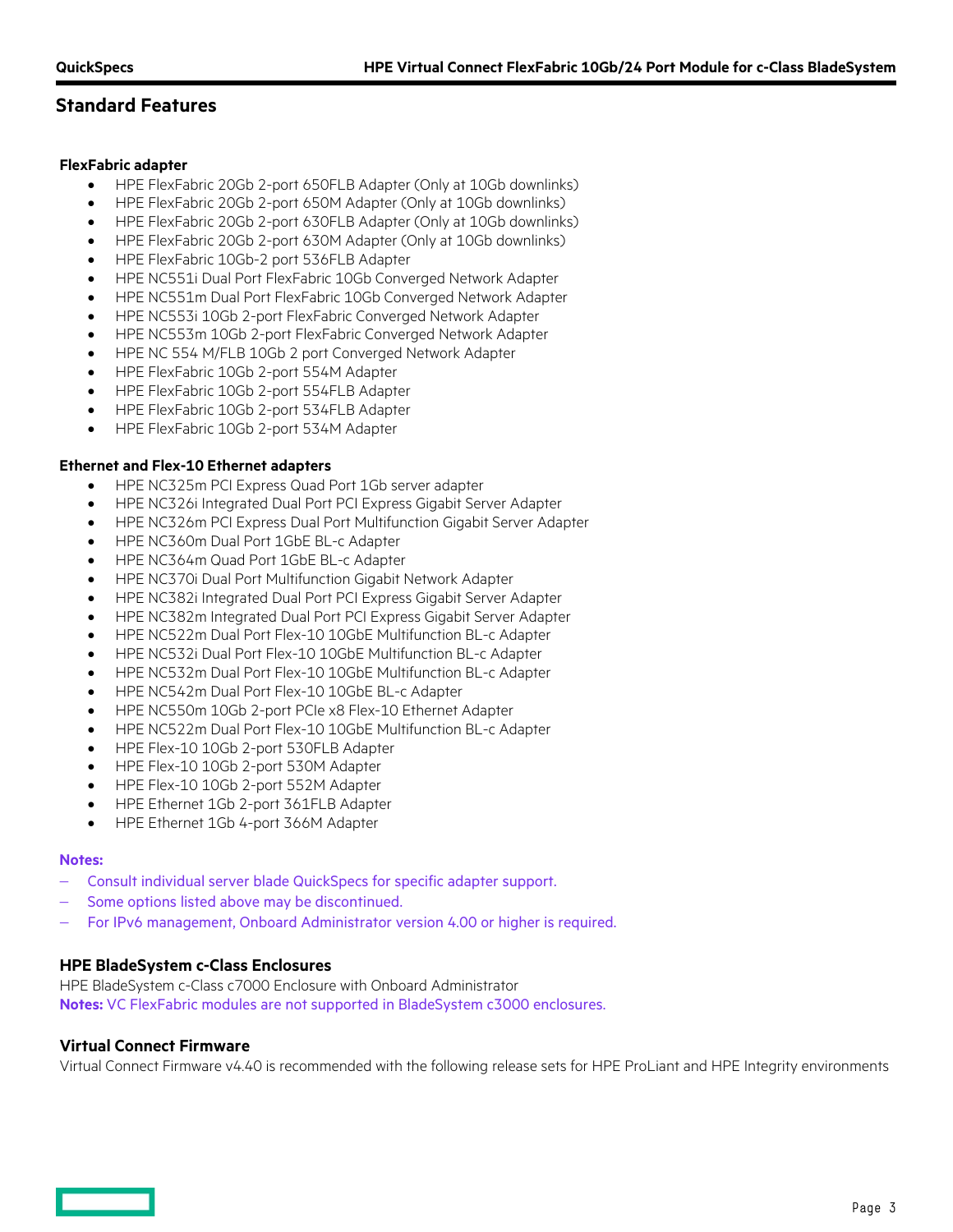## **HPE ProLiant server blades**

## **HPE Service Pack for ProLiant: Version SPP 2014.09.0 or greater**

The HPE Service Pack for ProLiant (SPP) with HPE Smart Update Manager (HPE SUM) as the deployment engine provides a comprehensive approach to firmware and system software maintenance. The SPP is a comprehensive collection of firmware and system software components, all tested together as a single solution stack that include drivers, agents, utilities, firmware packages for HPE ProLiant servers, controllers, storage, blades and enclosures, and other options. It is available on all supported HPE ProLiant Gen 8 servers (HPE ProLiant SL/ML/DL/BL 100, 200, 300, 500, 700, 900 servers, and HPE CloudSystem Matrix) in addition to earlier generation HPE ProLiant servers. The SPP is released with most major HPE ProLiant server releases.

#### To access the latest HPE Service Pack for ProLiant click here:

#### **<https://www.hpe.com/us/en/product-catalog/detail/pip.service-pack-for-proLiant.5104018.html>**

#### **HPE Integrity Server Blades**

To access latest HPE Smart Update Firmware, click here: **<https://www.hpe.com/us/en/products/servers/smart-update.html>**

#### **HPE Integrity i4 Server Blades**

#### **Recommended HPE Smart Update Firmware**

HPE Smart Update Firmware-HPE Integrity BL860c/870c/890c i4 System Firmware Bundle for Linux/Windows, 44.01

#### **HPE Integrity i2 Server Blades**

HPE Smart Update Firmware-HPE Integrity BL860c/870c/890c i2 System Firmware Bundle for Linux/Windows, 26.36

## **Supported Configurations**



#### **HPE BladeSystem c7000 Enclosure - Rear View**

- 1. Upper Fan System 5. Interconnect Bays 7 / 8
- 2. Interconnect Bays 1/2 6. On Board Administrator
- 3. Interconnect Bays 3 / 4 7. Lower Fan System
- 
- 
- 
- 4. Interconnect Bays 5 / 6 8. Rear Redundant Power Complex

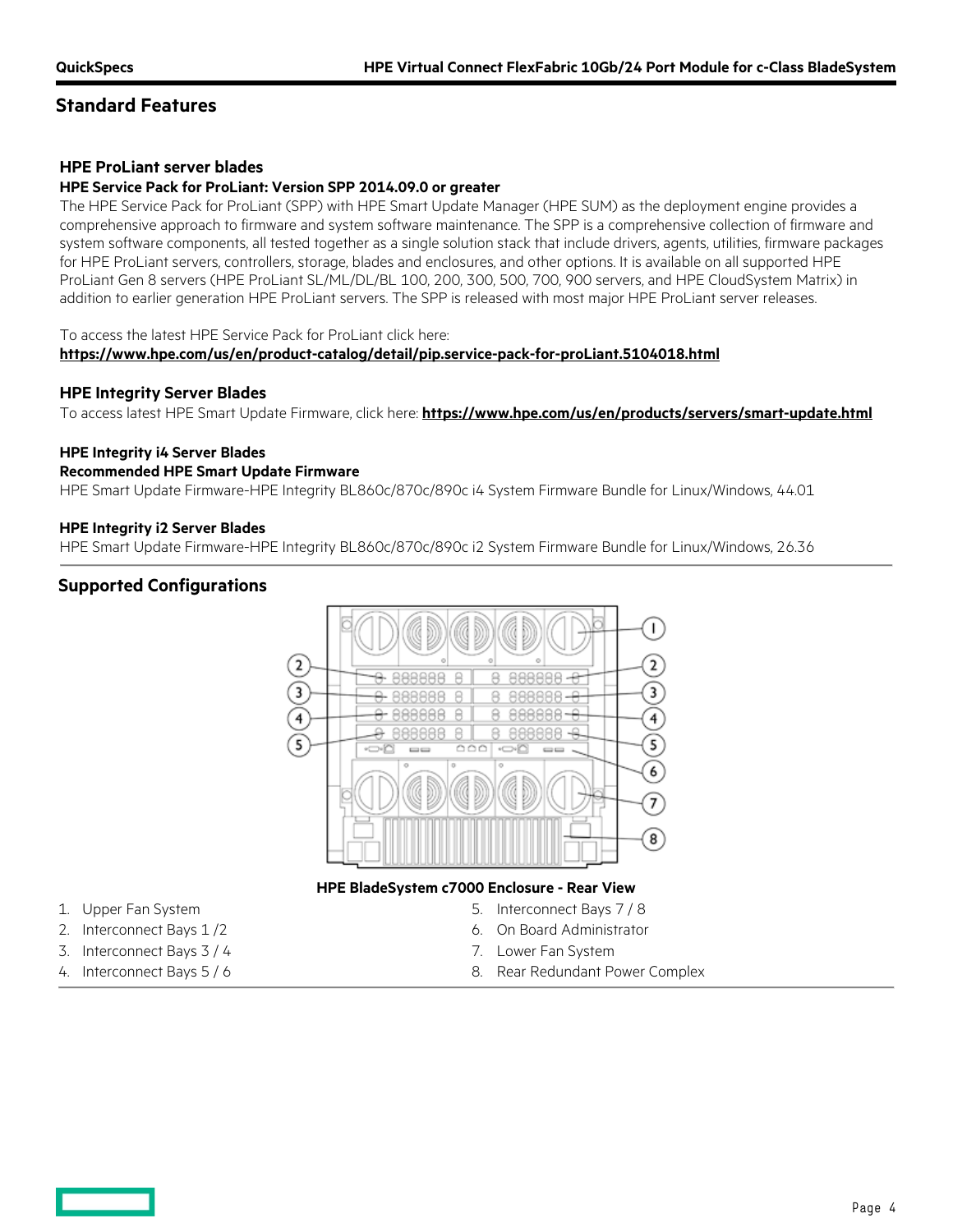## **Mezzanines**

## **c7000 Port Mapping**

Port mapping differs slightly between full height and half height server blades due to the support for additional Mezzanine cards on the full height version.

Hewlett Packard Enterprise has simplified the processes of mapping Mezzanine ports to switch ports by providing intelligent management tools via the Onboard Administrator and HPE Insight Manager Software. The Onboard Administrator Guide and Enclosure Setup and Installation Guide provide detailed information on port mapping.



**Half Height Server Blade Full Height Server Blade**

## **HPE BladeSystem c7000 Enclosure**

**Notes:**

- The following tables show a number of supported configurations for an HPE BladeSystem c7000 Enclosure with Virtual Connect FlexFabric Modules. Not all possible combinations are shown here.
- − VC FlexFabric modules are not supported in HPE BladeSystem c3000 enclosures.

| <b>Interconnect Module Configurations</b> |               |                                               |                        |            | <b>Server Network Adapters Used</b>        |
|-------------------------------------------|---------------|-----------------------------------------------|------------------------|------------|--------------------------------------------|
|                                           |               |                                               |                        |            |                                            |
| <b>Table 1</b>                            |               |                                               |                        |            |                                            |
| [Bay 1]                                   | VC FlexFabric | $\mathord{\hspace{1pt}\text{--}\hspace{1pt}}$ | VC FlexFabric or Empty | [Bay 2]    | Integrated FlexFabric Adapter <sup>1</sup> |
| [Bay 3]                                   | Empty         | $\mathord{\hspace{1pt}\text{--}\hspace{1pt}}$ | Empty                  | [Bay $4$ ] |                                            |
| [Bay 5]                                   | Empty         | $\rightarrow$                                 | Empty                  | [Bay 6]    |                                            |
| [Bay 7]                                   | Empty         | $\mathord{\hspace{1pt}\text{--}\hspace{1pt}}$ | Empty                  | [Bay $8$ ] |                                            |

| Table 2 |                         |               |                        |         |                                                                  |
|---------|-------------------------|---------------|------------------------|---------|------------------------------------------------------------------|
|         | [Bay 1]  VC FlexFabric  | $\rightarrow$ | VC FlexFabric or Empty | [Bay 2] | FLEXFABRIC ADAPTER<br>Integrated FlexFabric Adapter <sup>1</sup> |
|         | [Bay 3]   VC FlexFabric |               | VC FlexFabric or Empty | [Bay 4] | FlexFabric Adapter Mezzanine                                     |
| [Bay 5] | Empty                   | $\rightarrow$ | Empty                  | [Bay 6] |                                                                  |
| [Bay 7] | Empty                   | $\rightarrow$ | Empty                  | [Bay 8] |                                                                  |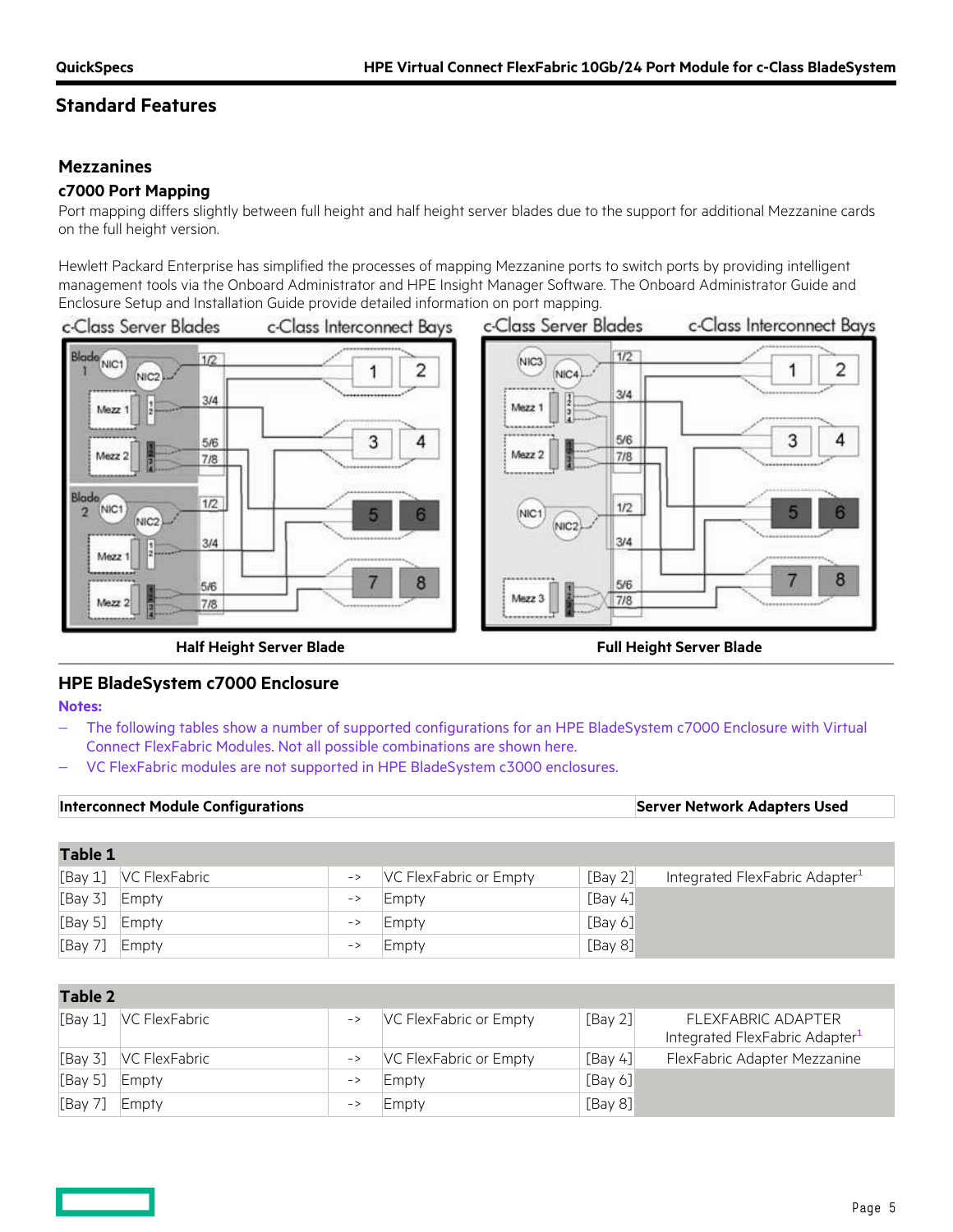## **Table 3**

 $\qquad \qquad \Box$ 

|               | [Bay 1] VC FlexFabric   | $\rightarrow$ | VC FlexFabric or Empty | [Bay 2] | Integrated FlexFabric Adapter <sup>1</sup> |
|---------------|-------------------------|---------------|------------------------|---------|--------------------------------------------|
|               | [Bay 3]   VC FlexFabric | $\rightarrow$ | VC FlexFabric or Empty | [Bay 4] | FlexFabric Adapter Mezzanine               |
|               | [Bay 5]   VC FlexFabric | $\rightarrow$ | VC FlexFabric or Empty | [Bay 6] | FlexFabric Adapter Mezzanine               |
| [Bay 7] Empty |                         | $\rightarrow$ | Empty                  | [Bay 8] |                                            |

| Table 4 |                         |               |                        |         |                                            |
|---------|-------------------------|---------------|------------------------|---------|--------------------------------------------|
|         | [Bay 1] VC FlexFabric   | $\rightarrow$ | VC FlexFabric or Empty | [Bay 2] | Integrated FlexFabric Adapter <sup>1</sup> |
|         | [Bay 3]   VC FlexFabric | $\rightarrow$ | VC FlexFabric or Empty | [Bay 4] | FlexFabric Adapter Mezzanine               |
|         | [Bay 5]   VC FlexFabric | $\rightarrow$ | VC FlexFabric or Empty | [Bay 6] | FlexFabric Adapter Mezzanine               |
|         | [Bay 7]   VC FlexFabric | $\rightarrow$ | VC FlexFabric or Empty | [Bay 8] | FlexFabric Adapter Mezzanine               |

| Table 5 |                                       |                                                                                 |                                                                  |         |                                            |  |
|---------|---------------------------------------|---------------------------------------------------------------------------------|------------------------------------------------------------------|---------|--------------------------------------------|--|
| [Bay 1] | VC FlexFabric                         | $\mathord{\hspace{1pt}\text{--}\hspace{1pt}}$                                   | VC FlexFabric or Empty                                           | [Bay 2] | Integrated FlexFabric Adapter <sup>1</sup> |  |
| [Bay 3] | VC Flex-10<br>VC Flex-10/10D<br>VC FC | $\rightarrow$<br>$\rightarrow$<br>$\mathord{\hspace{1pt}\text{--}\hspace{1pt}}$ | VC Flex-10 or Empty<br>VC Flex-10/10D or Empty<br>VC FC or Empty | [Bay 4] | Flex-10/Enet or<br>FC HBA<br>Mezzanine     |  |
| [Bay 5] | Empty                                 | $\rightarrow$                                                                   | Empty                                                            | [Bay 6] |                                            |  |
| [Bay 7] | Empty                                 | $\rightarrow$                                                                   | Empty                                                            | [Bay 8] |                                            |  |

| Table 6 |                                              |                                                                                                                                                 |                                                                  |         |                                            |
|---------|----------------------------------------------|-------------------------------------------------------------------------------------------------------------------------------------------------|------------------------------------------------------------------|---------|--------------------------------------------|
| [Bay 1] | <b>VC FlexFabric</b>                         | $\rightarrow$                                                                                                                                   | VC FlexFabric or Empty                                           | [Bay 2] | Integrated FlexFabric Adapter <sup>1</sup> |
| [Bay 3] | VC Flex-10<br><b>VC Flex-10/10D</b><br>VC FC | $\mathord{\hspace{1pt}\text{--}\hspace{1pt}}$<br>$\mathord{\hspace{1pt}\text{--}\hspace{1pt}}$<br>$\mathord{\hspace{1pt}\text{--}\hspace{1pt}}$ | VC Flex-10 or Empty<br>VC Flex-10/10D or Empty<br>VC FC or Empty | [Bay 4] | Flex-10/Enet or<br>FC HBA<br>Mezzanine     |
| [Bay 5] | VC Flex-10<br>VC Flex-10/10D<br>VC FC        | $\mathord{\hspace{1pt}\text{--}\hspace{1pt}}$<br>$\rightarrow$<br>$\rightarrow$                                                                 | VC Flex-10 or Empty<br>VC Flex-10/10D or Empty<br>VC FC or Empty | [Bay 6] | Flex-10/Enet or<br>FC HBA<br>Mezzanine     |
| [Bay 7] | Empty                                        | $\rightarrow$                                                                                                                                   | Empty                                                            | [Bay 8] |                                            |

| Table 7 |                                          |                                                 |                                                                        |         |                                            |
|---------|------------------------------------------|-------------------------------------------------|------------------------------------------------------------------------|---------|--------------------------------------------|
| [Bay 1] | VC FlexFabric                            | $\rightarrow$                                   | VC FlexFabric or Empty                                                 | [Bay 2] | Integrated FlexFabric Adapter <sup>1</sup> |
| [Bay 3] | VC Flex-10<br>VC Flex-10/10D<br>VC FC    | $\rightarrow$<br>$\rightarrow$<br>$\rightarrow$ | VC Flex-10 or Empty<br>VC Flex-10/10D or Empty<br>VC FC or Empty       | [Bay 4] | Flex-10/Enet or<br>FC HBA Mezzanine        |
| [Bay 5] | VC Flex-10<br>VC Flex-10/10D<br>VC FC    | $\rightarrow$<br>$\rightarrow$<br>$\rightarrow$ | VC Flex-10 or Empty<br>VC Flex-10/10D or Empty<br>VC FC or Empty       | [Bay 6] | Flex-10/Enet or<br>FC HBA Mezzanine        |
| [Bay 7] | VC Flex-10<br>VC Flex-10/10D<br>VC $FC3$ | $\rightarrow$<br>$\rightarrow$<br>$\rightarrow$ | VC Flex-10 or Empty<br>VC Flex-10/10D or Empty<br>$VC$ FC $3$ or Empty | [Bay 8] | Flex-10/Enet or<br>FC HBA Mezzanine        |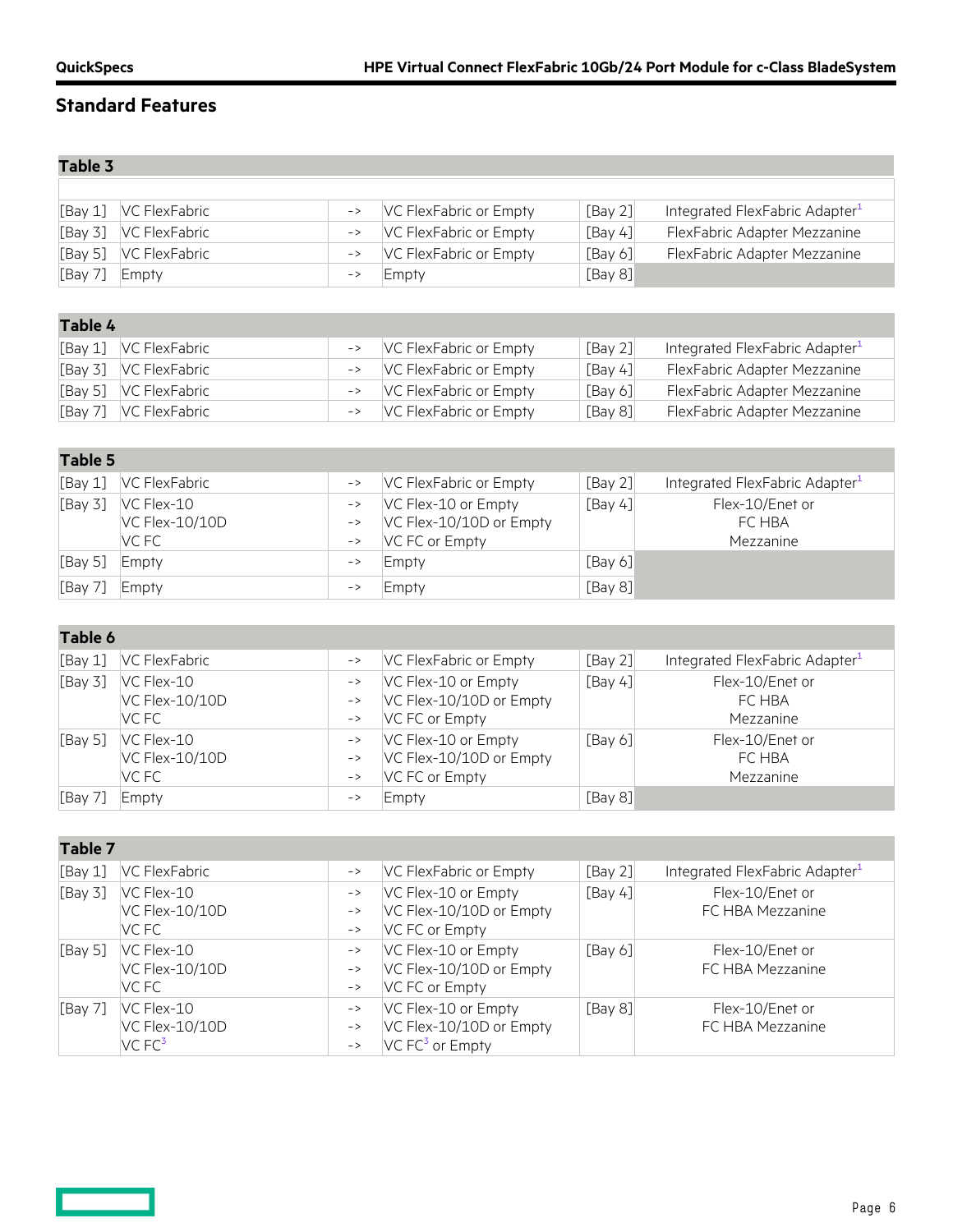| <b>Table 8</b> |                                                                                  |                                                                                                                                                            |                                                                                                         |         |                                                         |
|----------------|----------------------------------------------------------------------------------|------------------------------------------------------------------------------------------------------------------------------------------------------------|---------------------------------------------------------------------------------------------------------|---------|---------------------------------------------------------|
| [Bay 1]        | Empty                                                                            | $\mathord{\hspace{1pt}\text{--}\hspace{1pt}}$                                                                                                              | Empty                                                                                                   | [Bay 2] |                                                         |
| [Bay 3]        | <b>VC FlexFabric</b>                                                             | $\mathord{\hspace{1pt}\text{--}\hspace{1pt}}$                                                                                                              | VC FlexFabric or Empty                                                                                  | [Bay 4] | FlexFabric Adapter Mezzanine                            |
| [Bay 5]        | Empty                                                                            | $\mathord{\hspace{1pt}\text{--}\hspace{1pt}}$                                                                                                              | Empty                                                                                                   | [Bay 6] |                                                         |
| [Bay 7]        | Empty                                                                            | $\rightarrow$                                                                                                                                              | Empty                                                                                                   | [Bay 8] |                                                         |
|                |                                                                                  |                                                                                                                                                            |                                                                                                         |         |                                                         |
| Table 9        |                                                                                  |                                                                                                                                                            |                                                                                                         |         |                                                         |
| [Bay 1]        | VC Flex-10                                                                       | $\rightarrow$                                                                                                                                              | VC Flex-10 or Empty                                                                                     | [Bay 2] | Flex-10/Enet LOM                                        |
| [Bay 3]        | VC FlexFabric                                                                    | $\mathord{\hspace{1pt}\text{--}\hspace{1pt}}$                                                                                                              | VC FlexFabric or Empty                                                                                  | [Bay 4] | FlexFabric Adapter Mezzanine                            |
| [Bay 5]        | Empty                                                                            | $\rightarrow$                                                                                                                                              | Empty                                                                                                   | [Bay 6] |                                                         |
| [Bay 7]        | Empty                                                                            | $\rightarrow$                                                                                                                                              | Empty                                                                                                   | [Bay 8] |                                                         |
|                |                                                                                  |                                                                                                                                                            |                                                                                                         |         |                                                         |
| Table 10       |                                                                                  |                                                                                                                                                            |                                                                                                         |         |                                                         |
| [Bay 1]        | VC Flex-10                                                                       | $\mathord{\hspace{1pt}\text{--}\hspace{1pt}}$                                                                                                              | VC Flex-10 or Empty                                                                                     | [Bay 2] | Flex-10/Enet LOM                                        |
| [Bay 3]        | <b>VC FlexFabric</b>                                                             | $\rightarrow$                                                                                                                                              | VC FlexFabric or Empty                                                                                  | [Bay 4] | FlexFabric Adapter Mezzanine                            |
| [Bay 5]        | VC Flex-10<br>VC Flex-10/10D<br>VC FC<br><b>VC FlexFabric</b>                    | $\rightarrow$<br>$\rightarrow$<br>$\rightarrow$<br>$\rightarrow$                                                                                           | VC Flex-10 or Empty<br>VC Flex-10/10D or Empty<br>VC FC or Empty<br>VC FlexFabric or Empty              | [Bay 6] | Flex-10/Enet, FC HBA or FlexFabric<br>Adapter Mezzanine |
| [Bay 7]        | Empty                                                                            | $\rightarrow$                                                                                                                                              | Empty                                                                                                   | [Bay 8] |                                                         |
| Table 11       |                                                                                  |                                                                                                                                                            |                                                                                                         |         |                                                         |
| [Bay 1]        | VC Flex-10<br>VC FlexFabric <sup>2</sup>                                         | $\mathord{\hspace{1pt}\text{--}\hspace{1pt}}$ $\mathord{>}$<br>$\mathord{\hspace{1pt}\text{--}\hspace{1pt}}$ $\mathord{\hspace{1pt}\text{--}\hspace{1pt}}$ | VC Flex-10 or Empty<br>VC FlexFabric <sup>2</sup> or Empty                                              | [Bay 2] | Flex-10/Enet LOM                                        |
| [Bay 3]        | <b>VC FlexFabric</b>                                                             | $\rightarrow$                                                                                                                                              | VC FlexFabric or Empty                                                                                  | [Bay 4] | FlexFabric Adapter Mezzanine                            |
| [Bay 5]        | VC Flex-10<br>VC Flex-10/10D<br>VC FC<br><b>VC FlexFabric</b>                    | $\mathord{\hspace{1pt}\text{--}\hspace{1pt}}$ $\mathord{\hspace{1pt}\text{--}\hspace{1pt}}$<br>$\rightarrow$<br>$\rightarrow$<br>$\rightarrow$             | VC Flex-10 or Empty<br>VC Flex-10/10D or Empty<br>VC FC or Empty<br>VC FlexFabric or Empty              | [Bay 6] | Flex-10/Enet, FC HBA or FlexFabric<br>Adapter Mezzanine |
| [Bay 7]        | VC Flex-10<br><b>VC Flex-10/10D</b><br>VC <sub>FC3</sub><br><b>VC FlexFabric</b> | $\rightarrow$<br>$\rightarrow$<br>$\mathord{\hspace{1pt}\text{--}\hspace{1pt}}$ $\mathord{\hspace{1pt}\text{--}\hspace{1pt}}$<br>$\rightarrow$             | VC Flex-10 or Empty<br>VC Flex-10/10D or Empty<br>VC FC <sup>3</sup> or Empty<br>VC FlexFabric or Empty | [Bay 8] | Flex-10/Enet, FC HBA or FlexFabric<br>Adapter Mezzanine |

**Notes:**

<u> Tan</u>

− <sup>1</sup>Requires HPE ProLiant BL G7 server blades with HPE NC551i or HPE NC553i Dual Port FlexFabric 10Gb Converged Network Adapter.

− <sup>2</sup>Supports Ethernet only when connected to server blades without embedded NC551i Dual Port FlexFabric 10Gb Converged Network Adapter.

− <sup>3</sup>Requires full-height servers.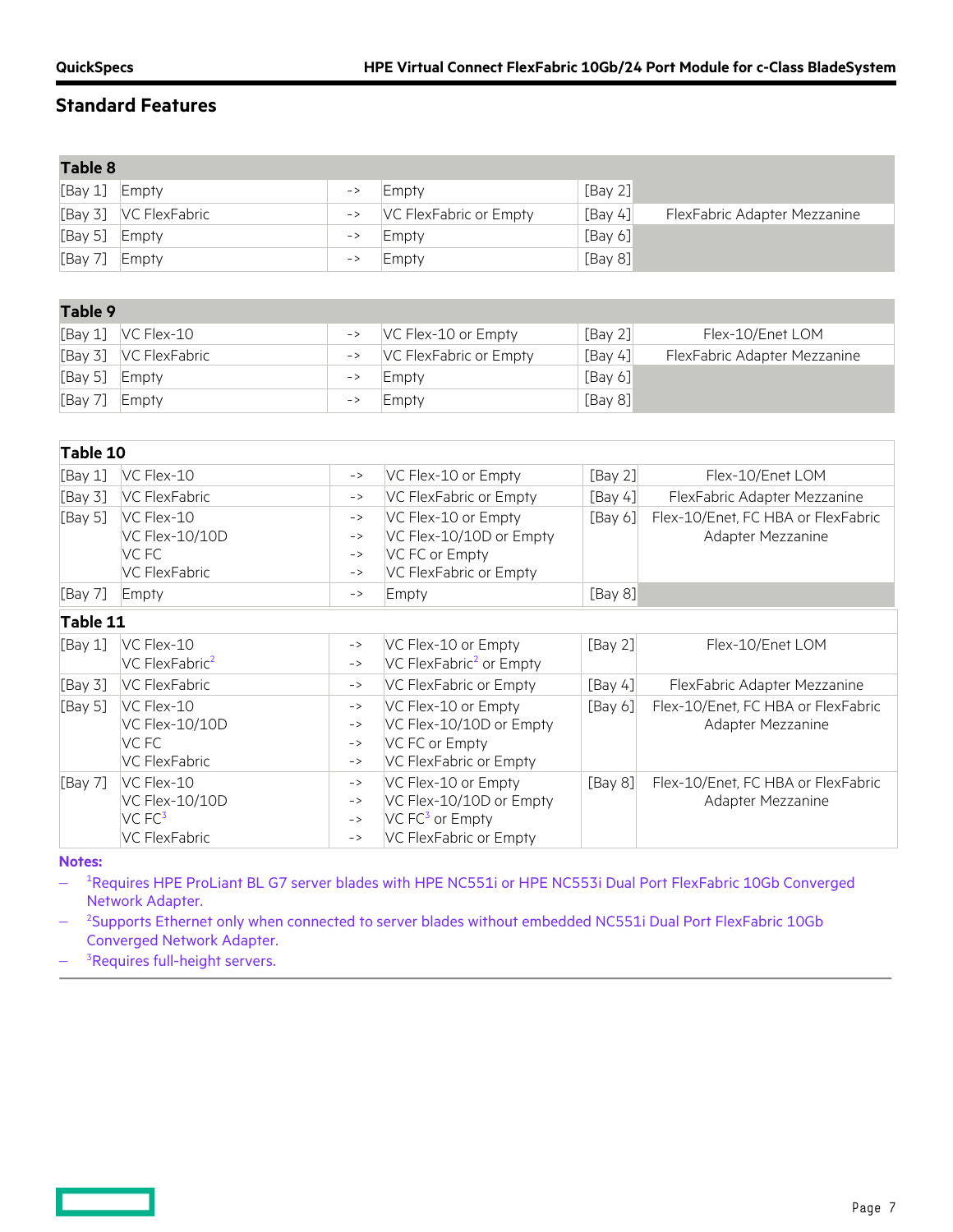| <b>Required Cabling</b> |                                  |                                |                                |                        |
|-------------------------|----------------------------------|--------------------------------|--------------------------------|------------------------|
| Maximum Distances       | Multimode OM1<br>62.5/125 micron | Multimode OM2<br>50/125 micron | Multimode OM3<br>50/125 micron | Singlemode<br>9 micron |
| <b>SR</b>               | $2 - 26m/33m*$                   | 2 - 82m                        | 2 - 300m                       |                        |
| LR                      |                                  |                                |                                | 2 -10km                |
| <b>LRM</b>              | $0.5 - 220m$                     | $0.5 - 220$ m                  | 0.5 - 220m                     |                        |

#### **Notes:**

− Twinax direct attach copper (0.5 to 7m). 7m is not supported on ports X1-X4

Direct Attach Copper cables listed in the options section below is fully supported by HPE. Hewlett Packard Enterprise recommends use of these cables. If not identified as a "supported" DAC, VC will allow the connection to proceed if the discovery process indicates the cable meets the following criteria: connector=copper pigtail; transceiver code=active cable or passive cable; speed >=10Gb; length between 1m and 7m, inclusive. The connection is logged as an unsupported cable. Prior to requesting support from HPE, a DAC from the supported list must be used to validate the issue.

## **Cables Types for Fibre Channel Interface**

**Maximum Cable Distance (Meters) for Multi-mode Fiber Shortwave**

|                                       | <b>Multimode Fiber Type</b> |                 |                  |                  |  |  |  |
|---------------------------------------|-----------------------------|-----------------|------------------|------------------|--|--|--|
| <b>Fiber Channel Data Rate (Gbps)</b> | OM1                         | OM2             | OM3              | OM4              |  |  |  |
| 8Gbps                                 | 21 <sub>m</sub>             | 50 <sub>m</sub> | 150 <sub>m</sub> | 190 <sub>m</sub> |  |  |  |
| 4Gbps                                 | 70m                         | 150m            | 380m             | 400m             |  |  |  |
| 2Gbps                                 | 150m                        | 300m            | 500 <sub>m</sub> | 500 <sub>m</sub> |  |  |  |

## **Stacking Configuration**

Stacking links are used to interconnect Virtual Connect Ethernet/FlexFabric Modules when using more than one enclosure or when using more than two Virtual Connect Ethernet/FlexFabric Modules in a single enclosure. All Virtual Connect Modules within the VC Domain must be interconnected. The following provides recommended configurations.

Interconnecting the modules allows all Ethernet NICs or CNAs on all server blades in the Virtual Connect domain to have access to any Virtual Connect Ethernet uplink port. By using these module-to-module links, a single pair of uplinks can be used as the data center Ethernet network connections for the entire Virtual Connect domain, and allows any server blade to be connected to any Ethernet network.

For additional stacking configuration information go to: **HPE [Virtual Connect for c-Class BladeSystem and Installation Guide](http://h20566.www2.hpe.com/hpsc/doc/public/display?docId=emr_na-c05132897)**

**Notes:** Two (2) internal 10Gb links are provided between Virtual Connect modules in horizontally adjacent bays. Also, VC FlexFabric and VC Flex-10 configuration requires a HPE ProCurve XFP to SFP+ 1m Direct Attach Copper Cable to connect an HPE Virtual Connect FlexFabric Module and HPE Virtual Connect Flex-10 Ethernet Module.

## **Product Features**

### **Performance**

- 16 x 10Gb Ethernet downlinks to server blade NICs and FlexFabric Adapters
- Each 10Gb downlink supports up to 3 FlexNICs and 1 FlexHBA or 4 FlexNICs
- Each FlexHBA can be configured to transport either Fiber Channel over Ethernet/CEE or Accelerated iSCSI protocol.
- Each FlexNIC and FlexHBA is recognized by the server as a PCI-e physical function device with adjustable speeds from 100Mb to 10Gb in 100Mb increments when connected to a HPE NC553i 10Gb 2-port FlexFabric Converged Network Adapter or any Flex-10 NIC and from 1Gb to 10Gb in 100Mb increments when connected to a NC551i Dual Port FlexFabric 10Gb Converged Network Adapter or NC551m Dual Port FlexFabric 10Gb Converged Network Adapter
- 4 SFP+ external uplink ports configurable as either 10Gb Ethernet or 2/4/8Gb auto-negotiating Fibre Channel connections to external LAN or SAN switches
- 4 SFP+ external uplink ports configurable as 1/10Gb auto-negotiating Ethernet connected to external LAN switches

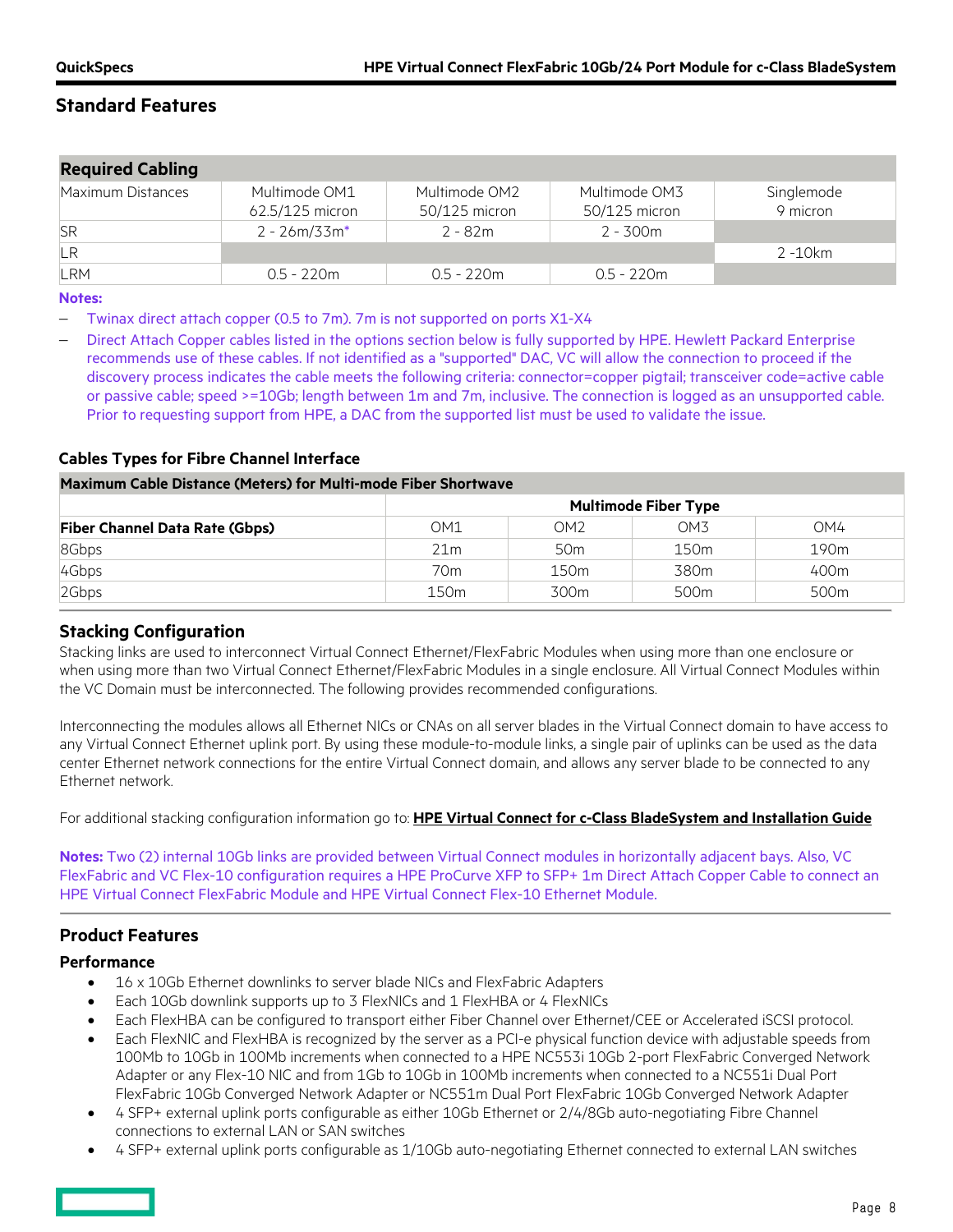- $\bullet$  8 x 10Gb SR, LR fiber and copper SFP+ uplink ports (4 ports also support 10Gb LRM fiber SFP+)
- Extended list of direct attach copper cable connections supported
- 2 x 10Gb shared internal cross connects for redundancy and stacking
- HBA aggregation on FC configured uplink ports using ANSI T11 standards-based N\_Port ID Virtualization (NPIV) technology
- Allows up to 255 virtual machines running on the same physical server to access separate storage resources
- Low latency (1.5  $\mu$ s Ethernet ports and 2.0  $\mu$ s Enet/Fibre Channel ports) throughput provides switch-like performance.
- Line Rate, full-duplex 480 Gbps bridging fabric
- MTU up to 9216 Bytes Jumbo Frames
- Supports up to 32K L2 MAC entries and 1K IGMP groups
- VLAN Tagging, Pass-Thru and Link Aggregation supported on all uplinks
- In tunneled VLAN mode, up to 4,096 networks are supported per network uplink and server downlink. In mapped VLAN mode, up to 1,000 networks are supported on network uplinks per Share Uplink Set, domain or module and on server downlinks up to 162 networks are supported per 10Gb physical port (VC v3.30 or later).
- Stack multiple Virtual Connect FlexFabric modules with other VC FlexFabric, VC Flex-10 or VC Ethernet Modules across up to 4 BladeSystem enclosures allowing any server Ethernet port to connect to any Ethernet uplink

### **Management**

- Integrated Virtual Connect Manager included with every module, providing out-of-the-box, secure HTTP and scriptable CLI interfaces for individual Virtual Connect domain configuration and management.
- Pre-configure server I/O configurations prior to server installation for easy deployment
- Move, add, or change server network connections on the fly without impacting LAN and SAN administrator Monitoring and management via industry standard SNMP v.1, v.2 and v.3
- Supported by Virtual Connect Enterprise Manager (VCEM) v7.3.2 and higher for centralized connection and workload management for hundreds of Virtual Connect domains. Learn more at: **<http://www.hpe.com/info/vcem>**
- CLI commands provide access to essential system status, resource utilization, MAC forwarding tables, interfaces, and throughput to assist datacenter network troubleshooting
- Displays Fibre Channel and Ethernet port statistics via the VCM CLI, GUI and SNMP interfaces
- Port Mirroring on any uplink provides network troubleshooting support with Network Analyzers
- IGMP Snooping optimizes network traffic and reduces bandwidth for multicast applications such as streaming applications
- LDAP, RADIUS, TACACS+ compatible role based authentication, authorization and accounting (RADIUS and TACACS+ require v3.30 or greater. Accounting supported in LDAP and TACACS+)
- Recognizes and directs Server-Side VLAN tags
- Network access groups prevent enabling specific network combinations in the same server profile
- Provisioned storage resource is associated directly to a specific virtual machine even if the virtual server is re-allocated within the BladeSystem
- Server-side NPIV removes storage management constraint of a single physical HBA on a server blade Does not add to SAN switch domains or require traditional SAN management
- Centralized configuration of boot from iSCSI or Fibre Channel network storage via Virtual Connect Manager GUI and CLI
- Remotely update Virtual Connect firmware on multiple modules using Virtual Connect Support Utility 1.11.0 or greater
- CLI auto-filling with TAB key
- GUI and CLI session timeout for security
- QoS configurable based on DOT1P and DSCP
- Configurable filtering of multicast traffic
- sFlow monitoring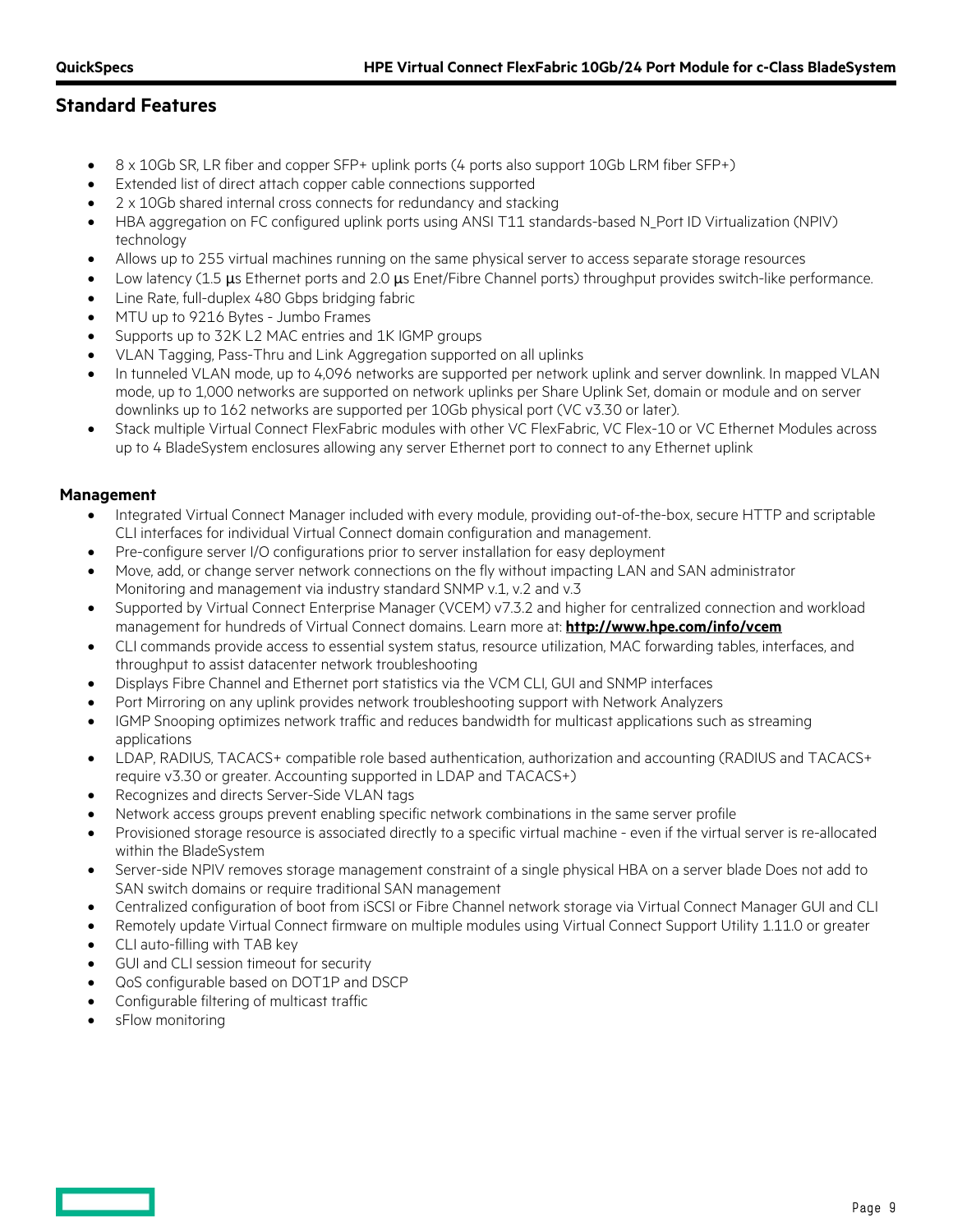## **Options**

- Virtual Connect Enterprise Manager (VCEM), provides a central console for multiple VC domains including up to 250 domains with 1,000 HPE BladeSystem c-Class enclosures
- Optional HPE 10Gb SFP+ SR, LR, and LRM modules and 10Gb SFP+ Copper cables in 0.5m, 1m, 3m, 5m, and 7m lengths
- Optional HPE 8 Gb SFP+ and 4 Gb SFP optical transceivers
- Supports all Ethernet-NICs, Flex-10 NICs and FlexFabric adapters for BladeSystem c-Class server blades (Supported functionality defined by each adapter)
- Supports use with other VC modules within the same enclosure (VC Flex-10/10D and Flex-10 Ethernet Module, VC 4 and 8 Gb and 16 Gb Fibre Channel Modules).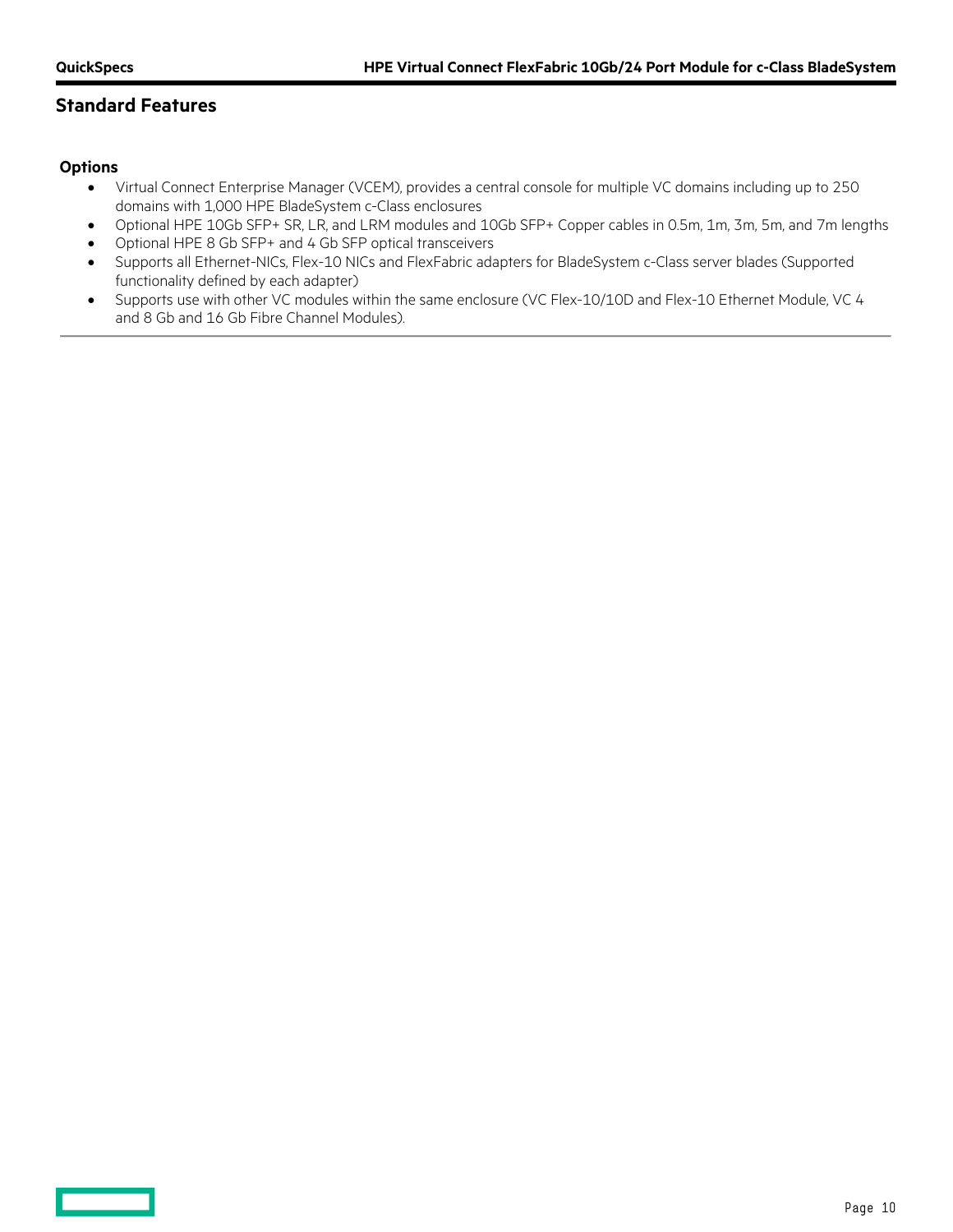## **Service and Support**

## **Service and Support**

## **HPE Technology Services for Industry Standard Servers and BladeSystem**

Capitalizing on HPE ProLiant server and HPE BladeSystem capabilities requires a service partner who understands your increasingly complex business technology environment. That's why it makes sense to team up with the people who know Hewlett Packard Enterprise infrastructure hardware and software best - the experienced professionals at HPE Services.

### **Protect your business beyond warranty with HPE Pointnext operational services**

HPE Pointnext operational services offer complete care and support expertise with committed response choices designed to meet your IT and business needs.

HPE Foundation Care services offer scalable reactive support-packages for Hewlett Packard Enterprise servers and software. You can choose the type and level of service that is most suitable for your IT and business needs. HPE Proactive Care delivers high levels of system availability through proactive service management and advanced technical response. HPE Datacenter Care provides highly flexible environmental support to address unique customer business needs.

Choose a recommended service appropriate to your product or contact your Hewlett Packard Enterprise sales representative or authorized HPE ServiceOne partner for additional HPE Pointnext operational services information.

## **Recommended HPE Pointnext operational services for your HPE product**

## **Optimized Care**

### **3-Year HPE 6 hour Call to Repair Response, Proactive Care**

Combined reactive and proactive support for hardware and software helping optimize your systems and delivering high levels of availability through proactive service management and advanced technical response. Hardware problem resolution to return the hardware in operating condition within 6 hours of the initial service request. A Technical Account Manager, as your single point of contact, will own your call or issue end to end until resolved. **[https://www.hpe.com/h20195/v2/getpdf.aspx/4aa3-](https://www.hpe.com/h20195/v2/getpdf.aspx/4aa3-8855eee.pdf) [8855eee.pdf](https://www.hpe.com/h20195/v2/getpdf.aspx/4aa3-8855eee.pdf)**

### **HPE Installation and Startup Service for HPE BladeSystem c-Class Infrastructure for c7000 enclosure**

Provides for hardware installation (c-Class ProLiant and Integrity server blades, storage blades, Ethernet Interconnects and Virtual Connect) and software installation and startup of a BladeSystem c7000 Infrastructure in a single enclosure including deployment of OS (two servers), HPE Insight Control and Server Deployment (formerly RDP).

#### **<https://www.hpe.com/h20195/v2/getpdf.aspx/4aa0-5964enw.pdf>**

#### **HPE Installation and Startup Service for HPE BladeSystem c-Class Enhanced Network**

Hewlett Packard Enterprise provides for the configuration and testing of BladeSystem Ethernet interconnect switches and Virtual Connect to facilitate proper implementation of network protocols and access to advanced features. **<https://www.hpe.com/h20195/v2/getpdf.aspx/4aa0-5969enw.pdf>**

### **Standard Care**

### **3-Year HPE 24x7 4 hour response, Proactive Care Service**

This service gives you combined reactive and proactive support including rapid access to our Advanced Solution Center to manage and prevent problems and a Technical Support Specialist with a broad level of technical knowledge that will engage with additional technical expertise as needed from HPE's vast global resources.

### **<https://www.hpe.com/h20195/v2/getpdf.aspx/4aa3-8855eee.pdf>**

### **HPE Installation and Startup Service for HPE BladeSystem c-Class Infrastructure for c7000 enclosure**

Provides for hardware installation (c-Class ProLiant and Integrity server blades, storage blades, Ethernet Interconnects and Virtual Connect) and software installation and startup of a BladeSystem c7000 Infrastructure in a single enclosure including deployment of OS (two servers), HPE Insight Control and Server Deployment (formerly RDP).

### **<https://www.hpe.com/h20195/v2/getpdf.aspx/4aa0-5964enw.pdf>**

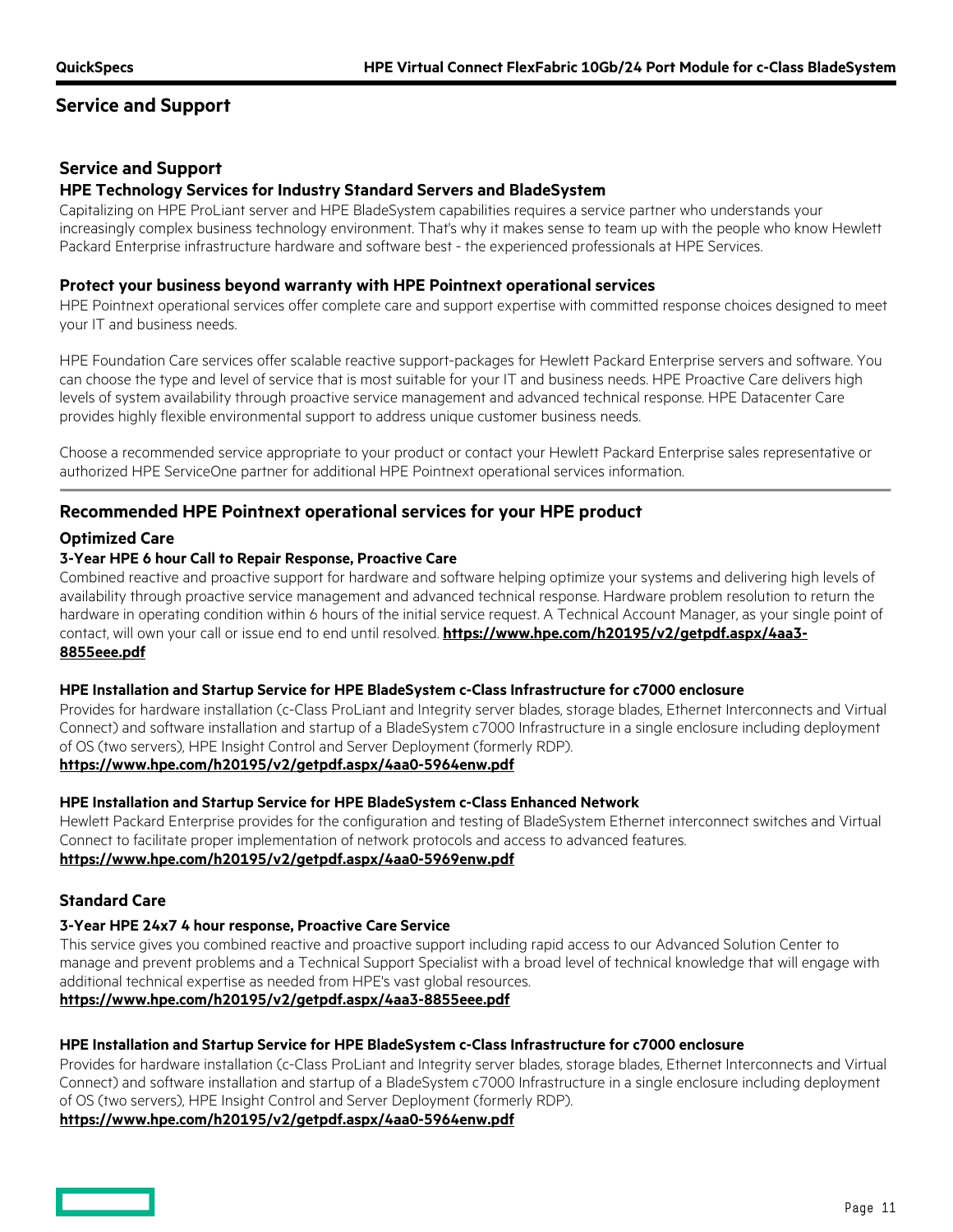## **Service and Support**

#### **HPE Installation and Startup Service for HPE BladeSystem c-Class Enhanced Network**

Hewlett Packard Enterprise provides for the configuration and testing of BladeSystem Ethernet interconnect switches and Virtual Connect to facilitate proper implementation of network protocols and access to advanced features. **<https://www.hpe.com/h20195/v2/getpdf.aspx/4aa0-5969enw.pdf>**

### **Related Services**

#### **HPE Proactive Care Personalized Support - Environmental Option**

The Personalized Support option provides an assigned Account Support Manager who can bring best practices from across the industry plus extra technical skills to your IT team. This option is only available as an add-on to HPE Proactive Care Support.

### **HPE Proactive Select Service**

Provides a flexible way to purchase HPE best-in-class consultancy and technical services. You can buy Proactive Select Service Credits when you purchase your hardware and then use the credits over the next 12 months. **<https://www.hpe.com/h20195/v2/GetPDF.aspx/4AA3-8855enw.pdf>**

Additional HPE Pointnext operational services can be found at: **<http://ssc.hpe.com/portal/site/ssc/>**

## **Insight Online/Insight Remote Support**

HPE Insight Remote Support provides 24 X 7 remote monitoring, proactive notifications, and problem resolution. This comes at no additional cost with your HPE solution.

Learn more about Insight Remote Support **<http://www.hpe.com/info/insightremotesupport/docs>** and Insight Online **<http://www.hpe.com/info/insightonline>**

**Notes:** Insight Remote Support is a prerequisite for Proactive Care. All blades within a single HPE BladeSystem enclosure must be at the same service level.

## **HPE Support Center**

Personalized online support portal with access to information, tools and experts to support Hewlett Packard Enterprise business products. Submit support cases online, chat with HPE experts, access support resources or collaborate with peers. Learn more **<http://www.hpe.com/info/hpesc>**

The HPE Support Center Mobile App\* allows you to resolve issues yourself or quickly connect to an agent for live support. Now, you can get access to personalized IT support anywhere, anytime.

HPE Insight Remote Support and HPE Support Center are available at no additional cost with a HPE warranty, HPE Pointnext operational or Hewlett Packard Enterprise contractual support agreement.

**Notes:** \*HPE Support Center Mobile App is subject to local availability.

## **Parts and materials**

Hewlett Packard Enterprise will provide HPE-supported replacement parts and materials necessary to maintain the covered hardware product in operating condition, including parts and materials for available and recommended engineering improvements.

Parts and components that have reached their maximum supported lifetime and/or the maximum usage limitations as set forth in the manufacturer's operating manual, product quick-specs, or the technical product data sheet will not be provided, repaired, or replaced as part of these services.

The defective media retention service feature option applies only to Disk or eligible SSD/Flash Drives replaced by Hewlett Packard Enterprise due to malfunction.

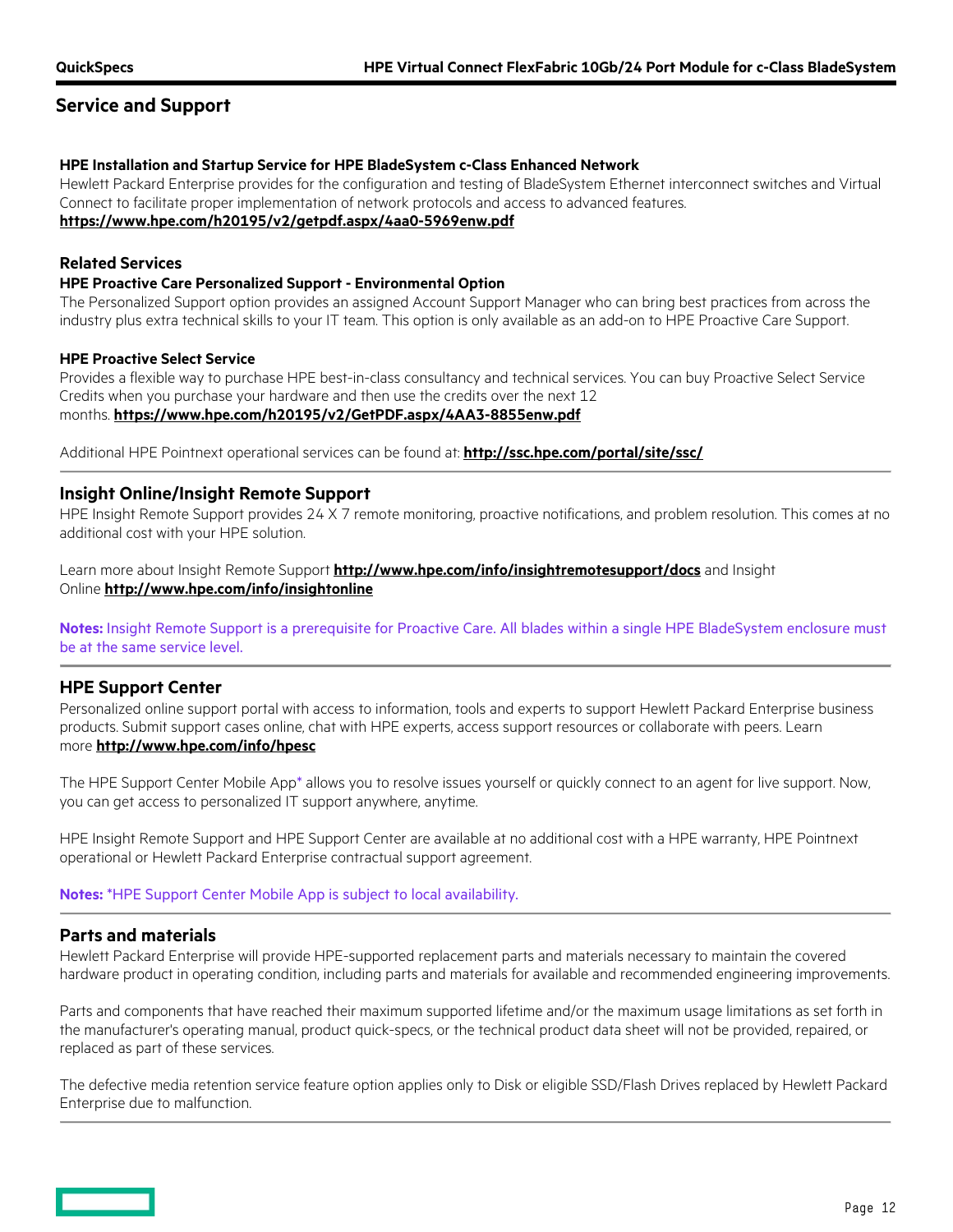## **Service and Support**

## **Warranty**

Server Blade Interconnect Limited Warranty includes 1 year Parts, 1 year Labor, 1-year on-site support. Additional information regarding worldwide limited warranty and technical support is available at: **<http://h17007.www1.hpe.com/us/en/enterprise/servers/warranty/>**

## **For more information**

To learn more on HPE ProLiant servers and HPE BladeSystem servers, please contact your Hewlett Packard Enterprise sales representative or Hewlett Packard Enterprise Authorized Channel Partner. Or visit:

## **<http://www.hpe.com/services/bladesystem>**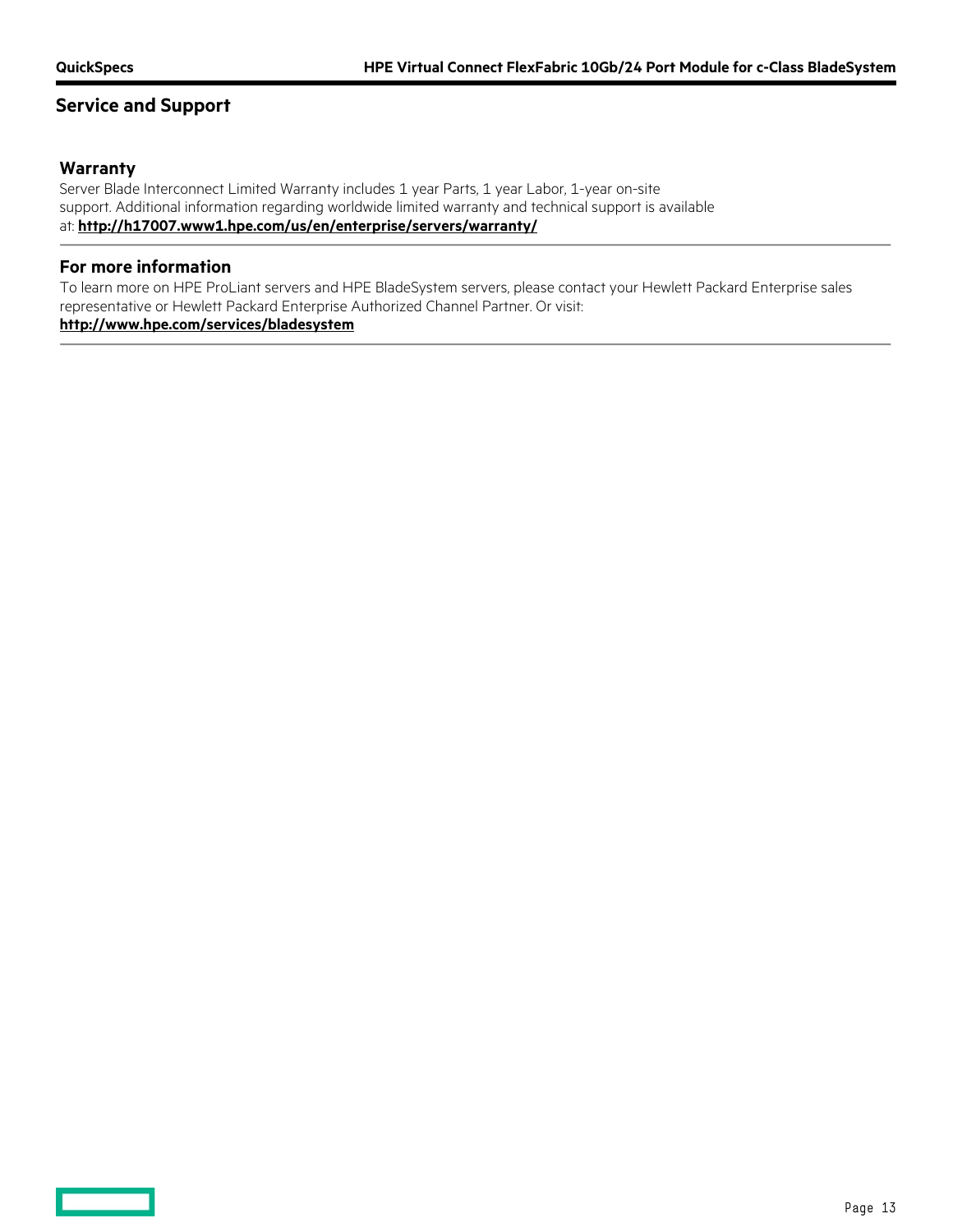# **Related Options**

## **Cabling and Transceiver Options**

## **Copper Cables**

| HPE BladeSystem c-Class 10GbE SFP+ to SFP+ 3m Direct Attach Copper Cable                     | 487655-B21    |
|----------------------------------------------------------------------------------------------|---------------|
| HPE BladeSystem c-Class 10GbE SFP+ to SFP+ 5m Direct Attach Copper Cable                     | 537963-B21    |
| HPE C-series SFP+ to SFP+ Active Copper 7.0m Direct Attach Cable                             | <b>QK701A</b> |
| HPE C-series SFP+ to SFP+ Active Copper 10.0m Direct Attach Cable                            | <b>QK702A</b> |
| HPE FlexNetwork X240 10G SFP+ to SFP+ 0.65m Direct Attach Copper Cable                       | JD095C        |
| HPE FlexNetwork X240 10G SFP+ to SFP+ 1.2m Direct Attach Copper Cable                        | JD096C        |
| HPE FlexNetwork X240 10G SFP+ to SFP+ 3m Direct Attach Copper Cable                          | JD097C        |
| HPE FlexNetwork X240 10G SFP+ to SFP+ 5m Direct Attach Copper Cable                          | JG081C        |
| HPE FlexNetwork X240 10G SFP+ SFP+ 7m Direct Attach Copper Cable                             | <b>JC784C</b> |
| HPE FlexNetwork X240 40G QSFP+ to 4x10G SFP+ 1m Direct Attach Copper Splitter Cable          | <b>JG329A</b> |
| HPE FlexNetwork X240 40G QSFP+ to 4x10G SFP+ 3m Direct Attach Copper Splitter Cable          | <b>JG330A</b> |
| HPE B-series SFP+ to SFP+ Active Copper 1.0m Direct Attach Cable                             | AP818A        |
| Notes: Equivalent to Brocade 10Gbps Direct Attached SFP+Copper Cable - 1m (PN XBR-TWX-0101). |               |
| HPE B-series SFP+ to SFP+ Active Copper 3.0m Direct Attach Cable                             | AP819A        |
| Notes: Equivalent to Brocade 10Gbps Direct Attached SFP+Copper Cable -3m (PN XBR-TWX-0301).  |               |
| HPE B-series SFP+ to SFP+ Active Copper 5.0m Direct Attach Cable                             | AP820A        |
| Notes: Equivalent to Brocade 10Gbps Direct Attached SFP+Copper Cable-5m (PN XBR-TWX-0501).   |               |

## **10GBase-T SFP+ Transceivers**

| HPE 10GBase-T SFP+ Transceiver                   | 813874-B21 |
|--------------------------------------------------|------------|
| <b>Ethernet Optical Transceivers</b>             |            |
| HPE BladeSvstem c-Class 10Gb SFP+ SR Transceiver | 455883-B21 |

| HPE BladeSystem c-Class 10Gb SFP+ LR Transceiver               | 455886-B21 |  |
|----------------------------------------------------------------|------------|--|
| <b>Notes:</b> Requires single-mode fiber.                      |            |  |
| HPE BladeSystem c-Class Virtual Connect 1G SFP SX Transceiver  | 453151-B21 |  |
| HPE BladeSystem CClass Virtual Connect 1G SFP RJ45 Transceiver | 453154-B21 |  |
| <b>Notes:</b> Requires single-mode fiber                       |            |  |

## **Fibre Channel Optical Transceivers**

| HPE B-series 8Gb Shortwave Fibre Channel 1 Pack SFP+ Transceiver      | AJ716B |
|-----------------------------------------------------------------------|--------|
| HPE B-series 8Gb Long Wave 10km Fibre Channel 1 Pack SFP+ Transceiver | AJ717A |
| HPE H-series 8Gb Short Wave Fibre Channel SFP+ 1 Pack Transceiver     | AJ718A |
| HPE LC to LC Multi-mode OM3 2-Fiber 0.5m 1-Pack Fiber Optic Cable     | AJ833A |
| HPE LC to LC Multi-mode OM3 2-Fiber 1.0m 1-Pack Fiber Optic Cable     | AJ834A |
| HPE LC to LC Multi-mode OM3 2-Fiber 2.0m 1-Pack Fiber Optic Cable     | AJ835A |
| HPE LC to LC Multi-mode OM3 2-Fiber 5.0m 1-Pack Fiber Optic Cable     | AJ836A |
| HPE LC to LC Multi-mode OM3 2-Fiber 15.0m 1-Pack Fiber Optic Cable    | AJ837A |
| HPE LC to LC Multi-mode OM3 2-Fiber 30.0m 1-Pack Fiber Optic Cable    | AJ838A |
| HPE LC to LC Multi-mode OM3 2-Fiber 50.0m 1-Pack Fiber Optic Cable    | AJ839A |

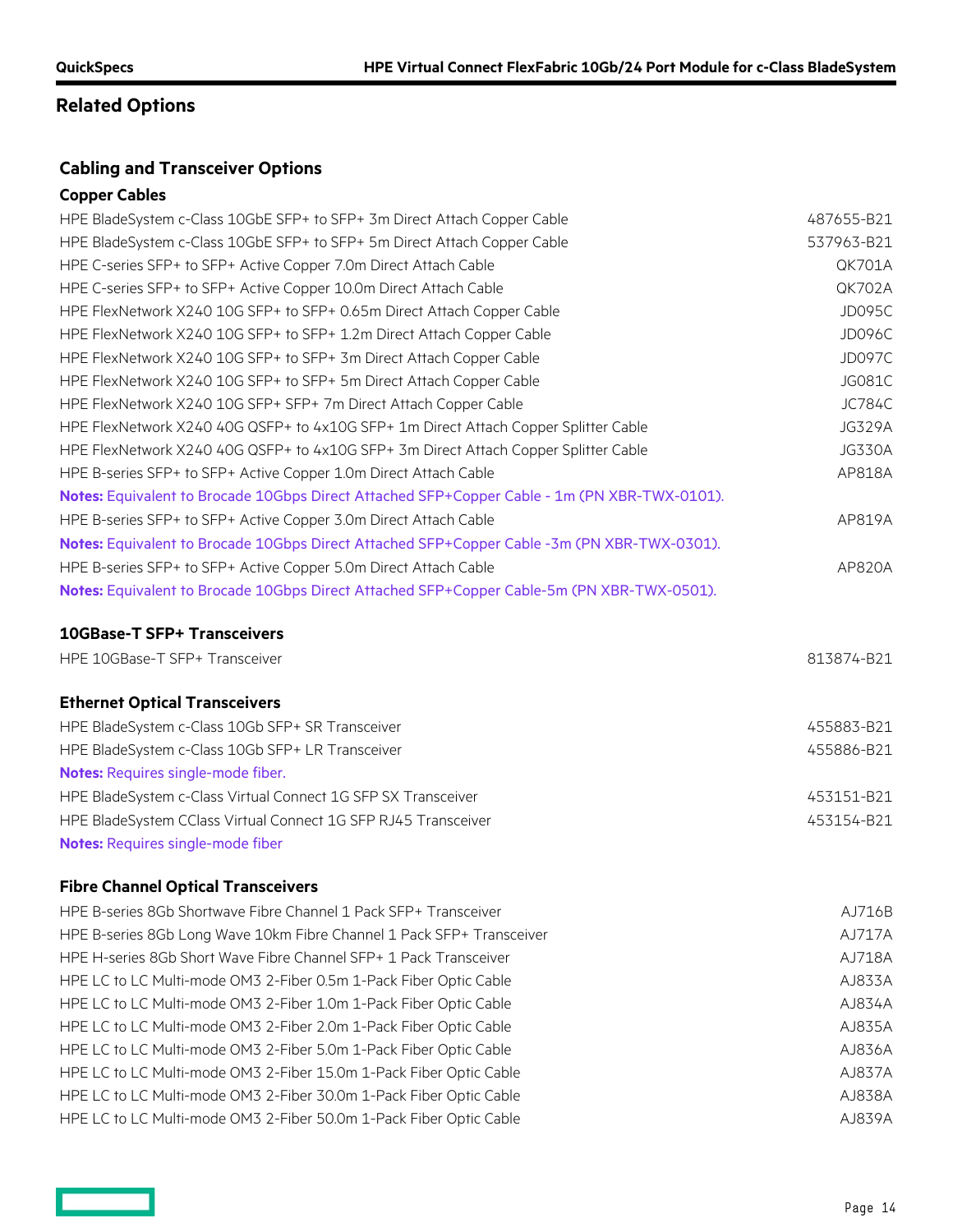# **Related Options**

## **Notes:**

- − 7m DAC (P/N J9285B) length is supported on VC FlexFabric module ports X5-X8. Ports X1-X4 support up to 5m DAC lengths.
- − In addition to the supported HPE and non-HPE Copper cables above, Virtual Connect provides "allowed" connections using third party cables that meet the following criteria: connector=copper pigtail; transceiver code=active cable or passive cable; speed equal or less than 10Gb; length between 1m and 7m, inclusive. All "allowed" DACs are connected and logged. Prior to requesting support from HPE, a DAC from the supported list above must be used to verify a cable issue is not involved.
- − Two 8Gb Shortwave FC transceivers are offered to allow consistency with those used in other VC 8Gb Fibre Channel Modules in your environment. HPE 8Gb Shortwave B-series Fibre Channel 1 Pack SFP+ Transceivers (A716A) supports VC FC 8Gb 24-port modules. HPE 8Gb Short Wave Fibre Channel SFP+ 1 Pack Transceivers (AJ718A) also supports VC FC 8Gb 20-port modules.

## **Service and Support Offerings**

**Notes:**

- HPE Pointnext operational services for the c7000 and c3000 Enclosures cover the enclosure, power supplies and fans. HPE Virtual Connect FlexFabric 10Gb/24-Port Modules are also covered by the c7000 and c3000 enclosures Care Pack services
- − Some options, including Fibre Channel and InfiniBand switches for the HPE c-Class BladeSystem, are not covered under the c7000/c3000 enclosure HPE Pointnext operational and carry separate HPE Pointnext operational. Care Pack service level support for these options should always be uplifted to match existing storage or server service level

## **Proactive Care Services for the c7000 Enclosure**

| HPE 3 year Proactive Care 24x7 c7000 Enclosure Service                                            | <b>U3C33E</b> |  |  |  |
|---------------------------------------------------------------------------------------------------|---------------|--|--|--|
| HPE 3 year Proactive Care Call to Repair c7000 Enclosure Service                                  |               |  |  |  |
| <b>Proactive Care Services for the c3000 Enclosure</b>                                            |               |  |  |  |
| HPE 3 year Proactive Care 24x7 c3000 Enclosure Service                                            | <b>U3C42E</b> |  |  |  |
| HPE 3 year Proactive Care Call to Repair c3000 Enclosure Service                                  | <b>U3C45E</b> |  |  |  |
| Installation & Start-up Services recommended for the c7000                                        |               |  |  |  |
| HPE BladeSystem c7000 Infrastructure Startup Service                                              | <b>UE602E</b> |  |  |  |
| HPE BladSys c7000 Encd Network Startup Service                                                    | <b>UE603E</b> |  |  |  |
| Installation & Start-up Services recommended for the c3000                                        |               |  |  |  |
| HPE BladeSystem c3000 Infrastructure Startup Service                                              | <b>UF817E</b> |  |  |  |
| HPE BladeSystem c3000 + OS Startup Service                                                        | <b>UF818E</b> |  |  |  |
| HPE BladSys c3000 Encd Network Startup Service                                                    | <b>UF814E</b> |  |  |  |
| Notes: Additional HPE Pointnext operational services can be found at: http://www.hpe.com/info/cpc |               |  |  |  |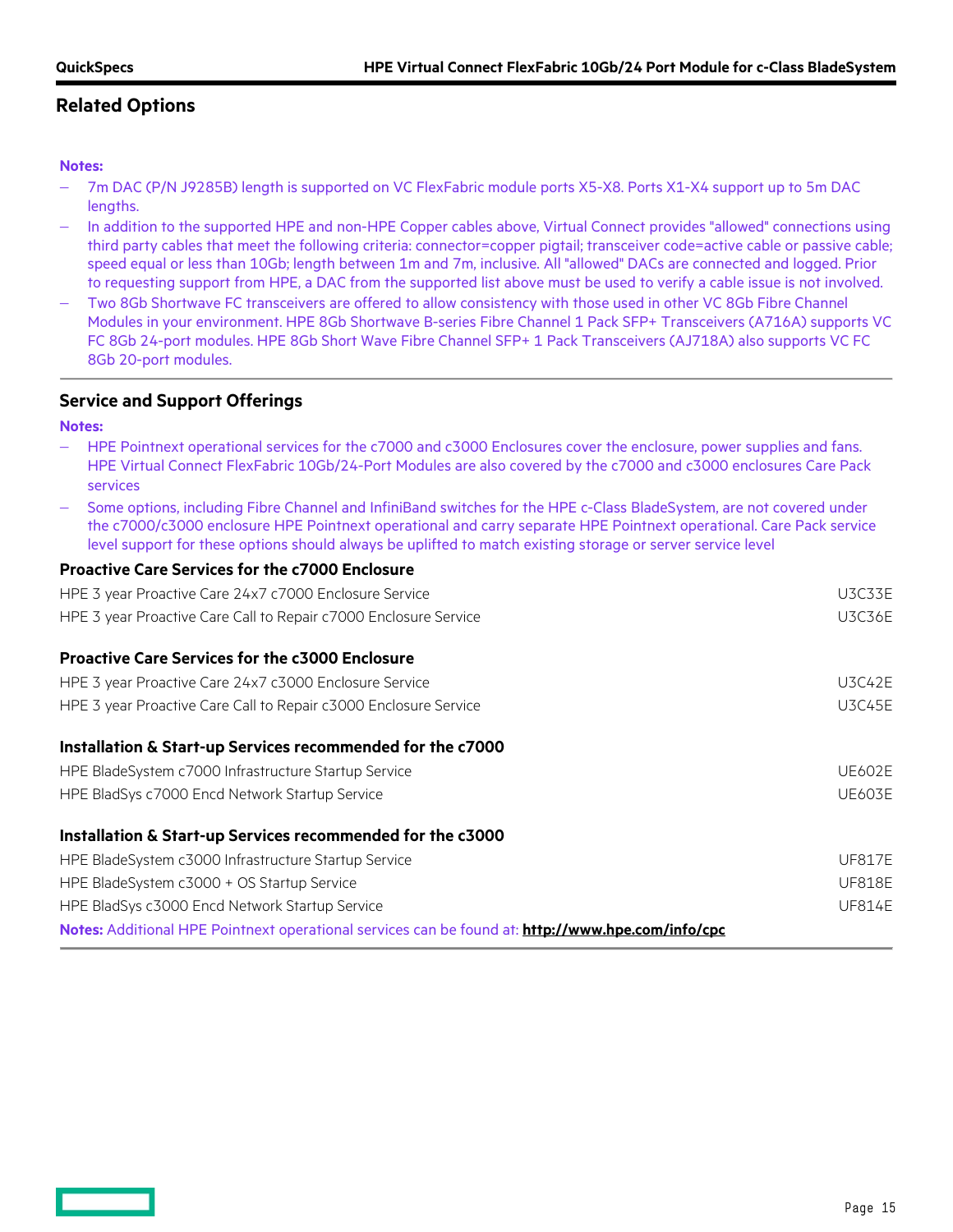| <b>Shipping Dimensions</b>             |                                                                                                        |                                                                                                                           |  |
|----------------------------------------|--------------------------------------------------------------------------------------------------------|---------------------------------------------------------------------------------------------------------------------------|--|
| Length                                 | 10.55 in (267.97 mm)                                                                                   |                                                                                                                           |  |
| <b>Width</b>                           | 7.58 in (192.53 mm)                                                                                    |                                                                                                                           |  |
| <b>Height</b>                          | 1.10 in (27.94 mm)                                                                                     |                                                                                                                           |  |
| <b>Shipping Weight</b>                 | Approximately1.27Kg (2.8 Lbs)                                                                          |                                                                                                                           |  |
| <b>Product Specifications Hardware</b> |                                                                                                        |                                                                                                                           |  |
| Performance                            | Line Rate, full-duplex 240Gbps bridging fabric                                                         |                                                                                                                           |  |
|                                        | Non-blocking architecture                                                                              |                                                                                                                           |  |
|                                        | Maximum transmission unit (MTU) of up to 9216 bytes (jumbo frames)                                     |                                                                                                                           |  |
| <b>Connectors and</b>                  | 16 x 10Gb downlinks through the midplane                                                               |                                                                                                                           |  |
| Cabling                                | 2 x 10Gb cross connect links                                                                           |                                                                                                                           |  |
|                                        | 4 x 10Gb SR, LR fiber and copper uplinks SFP+<br>4 x 10Gb SR, LRM and LR fiber and copper uplinks SFP+ |                                                                                                                           |  |
|                                        | 1 internal interface to c-Class Onboard Administrator Module                                           |                                                                                                                           |  |
| <b>Indicators</b>                      | Recessed Momentary Reset Switch                                                                        |                                                                                                                           |  |
|                                        | Momentary Next/Step Switch                                                                             |                                                                                                                           |  |
|                                        | Backlit port number, configuration and status indicator LED, one per bulkhead port, blue/amber/green   |                                                                                                                           |  |
|                                        | Module status indicator, amber/green                                                                   |                                                                                                                           |  |
|                                        | Module locator (UID), blue                                                                             |                                                                                                                           |  |
|                                        | Link indicator, one per SFP+-port, green/amber/orange<br>Active multiplexed port indicator, green      |                                                                                                                           |  |
| Weight                                 | 1.27Kg (2.8 Lbs)                                                                                       |                                                                                                                           |  |
| Latency                                | 1.2 µs on Ethernet only ports                                                                          |                                                                                                                           |  |
|                                        | 1.7u µs Enet/FC ports                                                                                  |                                                                                                                           |  |
| <b>External FC Port</b>                | Configured as Node port s (N_Port),                                                                    |                                                                                                                           |  |
| <b>Type</b>                            | 2Gb, 4Gb or 8Gb auto- negotiating SFP ports                                                            |                                                                                                                           |  |
| <b>Classes of Service</b>              | Class 2 and Class 3 Fibre Channel services                                                             |                                                                                                                           |  |
| <b>Scalability</b>                     | Does not contribute to the total switch limit.                                                         |                                                                                                                           |  |
| <b>Buffer Credits</b>                  | 8 buffer credits per port, ASIC embedded memory                                                        |                                                                                                                           |  |
| <b>Environmental</b>                   | <b>Temperature Range</b>                                                                               |                                                                                                                           |  |
| <b>Ranges</b>                          | Specification                                                                                          | 10C to 35C (50F to 95F)                                                                                                   |  |
|                                        | Temperature Range*                                                                                     |                                                                                                                           |  |
|                                        | Operating                                                                                              | 10C to 35C (50F to 95F)                                                                                                   |  |
|                                        | Shipping                                                                                               | Shipping -40C to 60C (-40F to 140F)                                                                                       |  |
|                                        | Storage                                                                                                | -20°C to 60°C (-4F to 140°F)                                                                                              |  |
|                                        | Maximum wet bulb temperature                                                                           | 30C (80F)                                                                                                                 |  |
|                                        | Relative Humidity (noncondensing)**                                                                    |                                                                                                                           |  |
|                                        | Operating                                                                                              | 10% to 90%                                                                                                                |  |
|                                        | Shipping                                                                                               | 10% to 90%                                                                                                                |  |
| <b>Notes:</b>                          |                                                                                                        |                                                                                                                           |  |
|                                        |                                                                                                        | * All temperature ratings shown are for sea level. An altitude derating of 1°C per 304.8 m (1.8°F per 1,000 ft) to 3048 m |  |

(10,000 ft) is applicable. No direct sunlight allowed. Upper operating limit is 3,048m (10,000 ft) or 70 Kpa/10.1 psia. Upper non-operating limit is 9,144 m (30,000 ft) or 30.3 KPa/4.4 psia.

\*\* Storage maximum humidity of 95% is based on a maximum temperature of 45°C (113°F). Altitude maximum for storage corresponds to a pressure minimum of 70 KPa.

**Power Specification** 12V @ 9.17A (110 W)

## **Product Specifications Software**

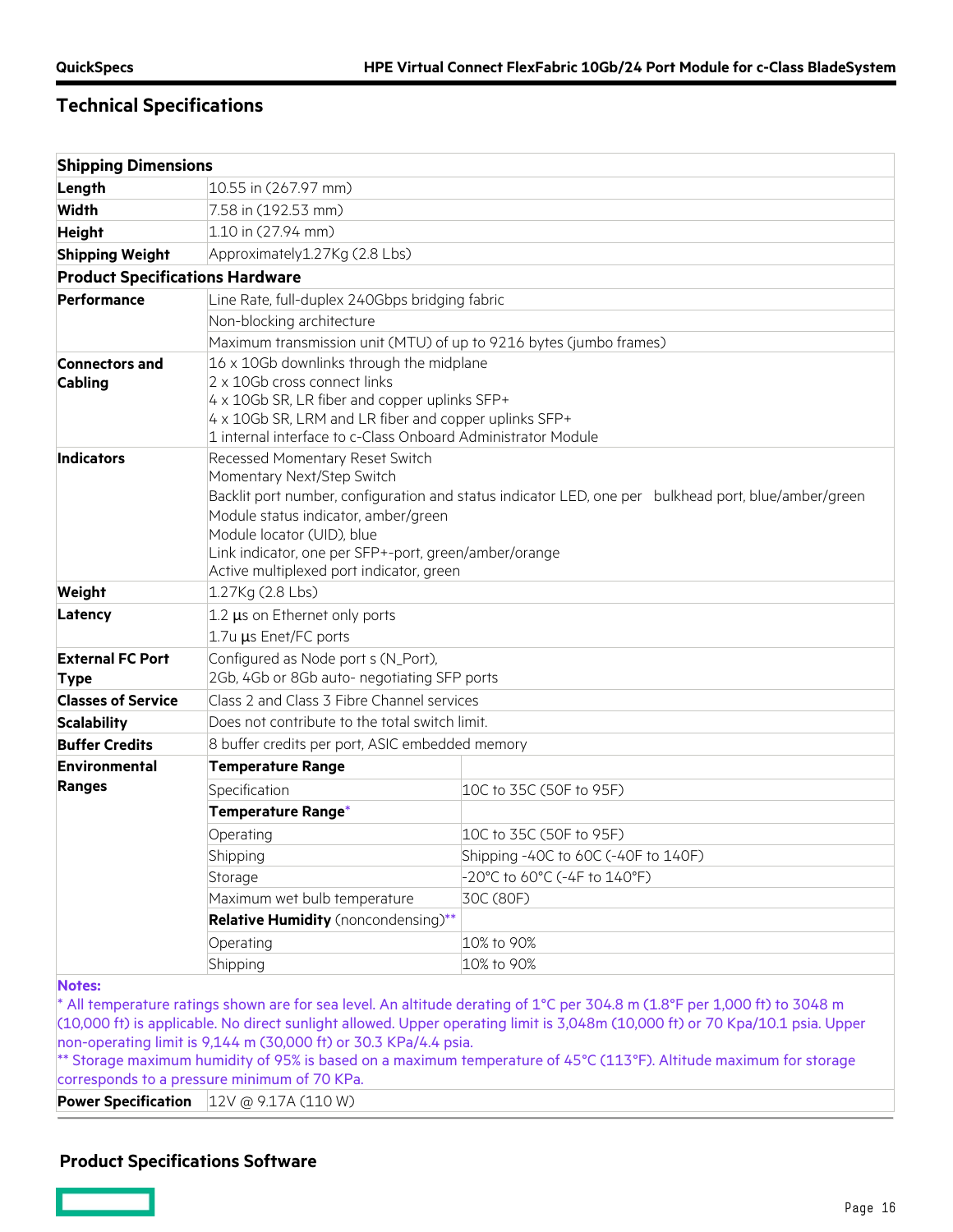## **Security Features**

- HTTPS (HTTP exchanged over an SSL-encrypted session) is required for access to the Virtual Connect Manager. Access to the Virtual Connect Manager is via the system Onboard Administrator. Each user account can be configured for a combination of four access privileges to control and/or view elements in the Virtual Connect Manager. User verification by account name and password (Case Sensitive).
- Each user account can be configured for a combination of four access privileges to control and/or view elements in the Virtual Connect Manager.
- Role based customization to assign various privileges to Server Admin, Network Admin and Storage Admin.
- LDAP Authentication services provide role based security via an LDAP SSL Directory Server connection. TACACS+ authentication, authorization and accounting
- RADIUS authentication and authorization
- Administrator controlled password length and strength requirements.
- Private VLANs for secure connectivity between servers within a domain.
- Compliant with United States Department of Defense **[Policy on Use of Department of Defense \(DoD\) Information](http://dodcio.defense.gov/Portals/0/Documents/DoDBanner-9May2008-ocr.pdf)  [Systems Standard Consent Banner and User Agreement.](http://dodcio.defense.gov/Portals/0/Documents/DoDBanner-9May2008-ocr.pdf)**
- Configurable filtering of multicast traffic
- GUI and CLI session timeout

## **Trunking, Failover and Other Networking Features**

- Shared Uplink Sets using Link Aggregation Control Protocol (LACP) allows the creation of Ethernet channeling with upstream switches that conform to IEEE 802.3ad. Ports can alternatively be configured for failover only.
- External ports within a Port Set can be on the same VC Ethernet module or on multiple VC modules within the VC domain.
- In the event of an uplink failure to a data center switch, the next highest performance uplink connection or aggregation will become active.
- Fast MAC Cache failover enables rapid recovery of network connections when a standby module becomes active.
- Smart Link network senses a failed upstream switch connection and allows teamed NICs to properly failover.
- Configure uplink speeds to Auto, 1Gb, or 10Gb on the associated uplinks

### **VLAN Features**

- 802.1Q VLAN supported on uplinks.
- Uplink ports can be configured for VLAN tagging at egress or pass-thru of tagged VLAN packets from Server ports.
- Native VLAN support for untagged packets on a shared uplink set. Packets can be targeted to a specific server ports.
- Simultaneous tunneled and mapped VLAN connections to a single domain.

## **Industry Standard NPIV Support**

The Virtual Connect FlexFabric module works by first converting FCoE traffic from multiple FLEXFABRIC ADAPTER ports to native Fibre Channel and then aggregating it over a single N-port uplink through the use of N\_port\_ID virtualization (NPIV). NPIV allows multiple distinguishable identities (multiple port WWNs or port IDs) over a single N-port connection. All Fibre Channel SAN switch vendors have support for NPIV in their latest firmware release. By conforming to the NPIV standard, SAN equipment interoperability simplified. The Virtual Connect FlexFabric Module can aggregate traffic from up to 255 physical and virtual servers per Fibre Channel uplink port and up to 255 virtual server connections per single downlink port.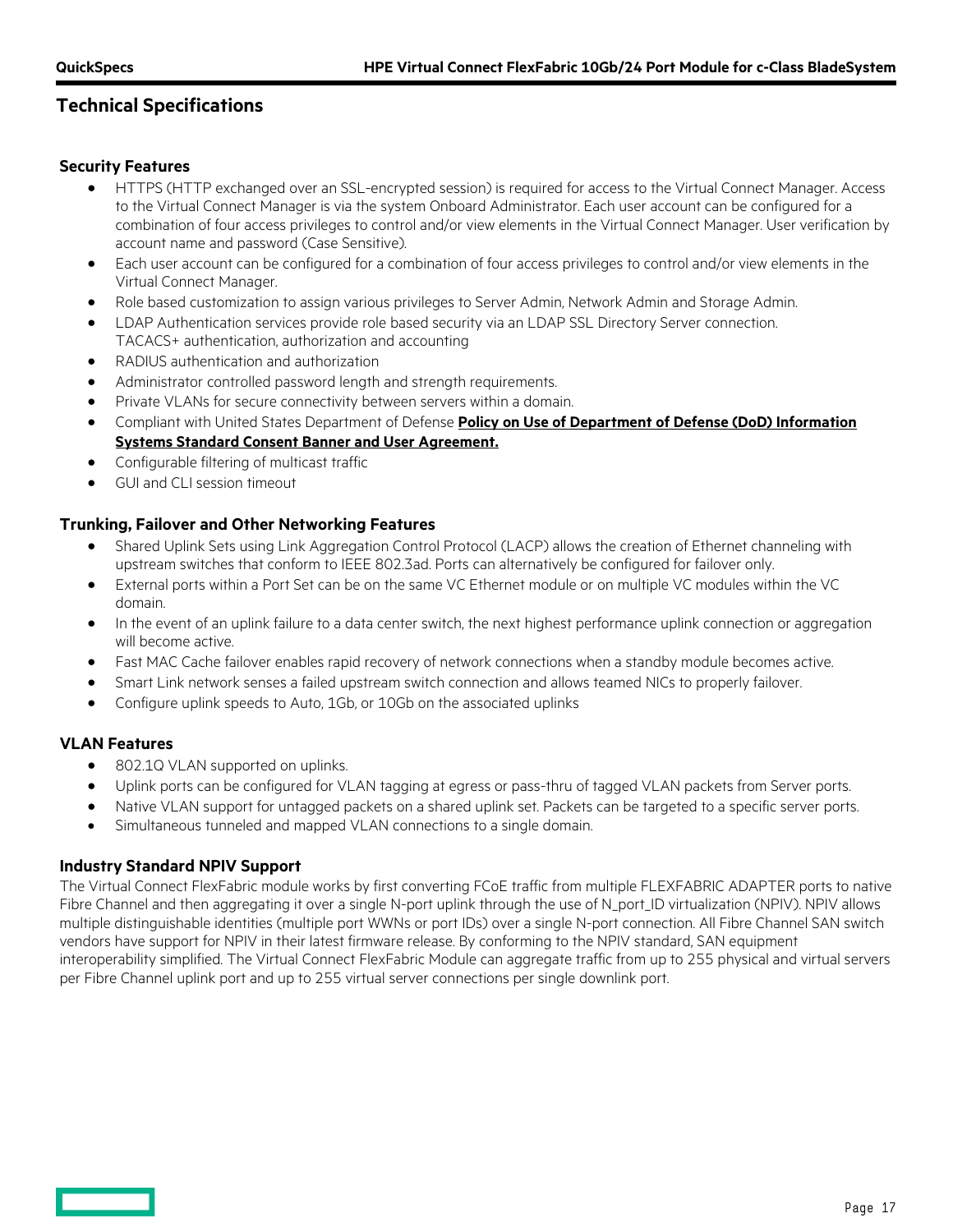## **Data Center Connectivity**

Each Virtual Connect FlexFabric module supports up to 4 SAN fabrics and is typically connected to Fibre Channel switches that have been configured to run in NPIV mode. The 4 FC configurable uplink ports are speed selectable from 2, 4, or 8Gb/s.

The setup wizard allows SAN administrators to name the fabric that servers will connect into and set the oversubscription rate. Fibre Channel boot parameters and WWN administration are configurable options that can be integrated into server profiles.

In an NPIV environment, there is an initial brief login function between the Virtual Connect FlexFabric Module's uplink port and the data center SAN switch. Once completed, all FlexHBA connections appear as though they are directly connected between the server and the SAN switch. The Virtual Connect FlexFabric Module appears as a pass-thru device to the SAN, yet cables are reduced as much as 16:1

## **Management Features**

- Simple and intuitive Graphical User Interface (GUI) for defining, configuring, and managing all elements of the Virtual Connect Domain.
- Setup Wizards for server profile creation and initial domain installation and configuration and network configuration.
- Comprehensive administration, definition, and management of Ethernet Network, Shared Uplink Set, SAN Fabric management and Server Profiles
- Embedded SNMP v1, v2, v3 and SMI-S agents allow Network Management applications to query Virtual Connect for statistics and trap information.
- sFlow v5 for flow monitoring and capacity planning.
- A robust, scriptable and secure Command Line Interface simplifies management and enables macros to control common Virtual Connect tasks
- Any uplink port can be used as a dedicated mirrored port for traffic analysis and troubleshooting by a Network Analyzer or Sniffer.
	- Domain Management of user accounts, enclosure, Virtual Connect domain settings, and firmware updates
- The location and status of Virtual Connect Modules in the HPE c-Class Enclosure and Onboard Administrator can be viewed from the Hardware Status page. Including at-a-glance detailed information of the hardware elements via mouseover pop-up windows.
- MAC Address Administration allows local administration of predefined or user-defined MAC address ranges.
- WWN Address Administration allows local administration of predefined WWN addresses ranges to allow pre-provisioning of SAN volumes
- VC manager runs as a high-availability pair when an HPE VC Module is installed in the adjacent bay. All configuration data is stored in flash memory and checkpointed to the standby module. Configurations can also be backed up to a workstation via the GUI.
- A VC Ethernet module is not required in enclosure interconnect bay 1 or 2 when a VC FlexFabric Module is used in any bay as the primary VC module.
- Up to 128 Network Access Groups can be defined to prevent enabling specific network combinations in the same server profile.
- Supported by HPE Virtual Connect Enterprise Management v7.3.2 and higher. Provides centralized network connection management and workload mobility for thousands of servers. Learn more at: **<http://www.hpe.com/info/vcem>**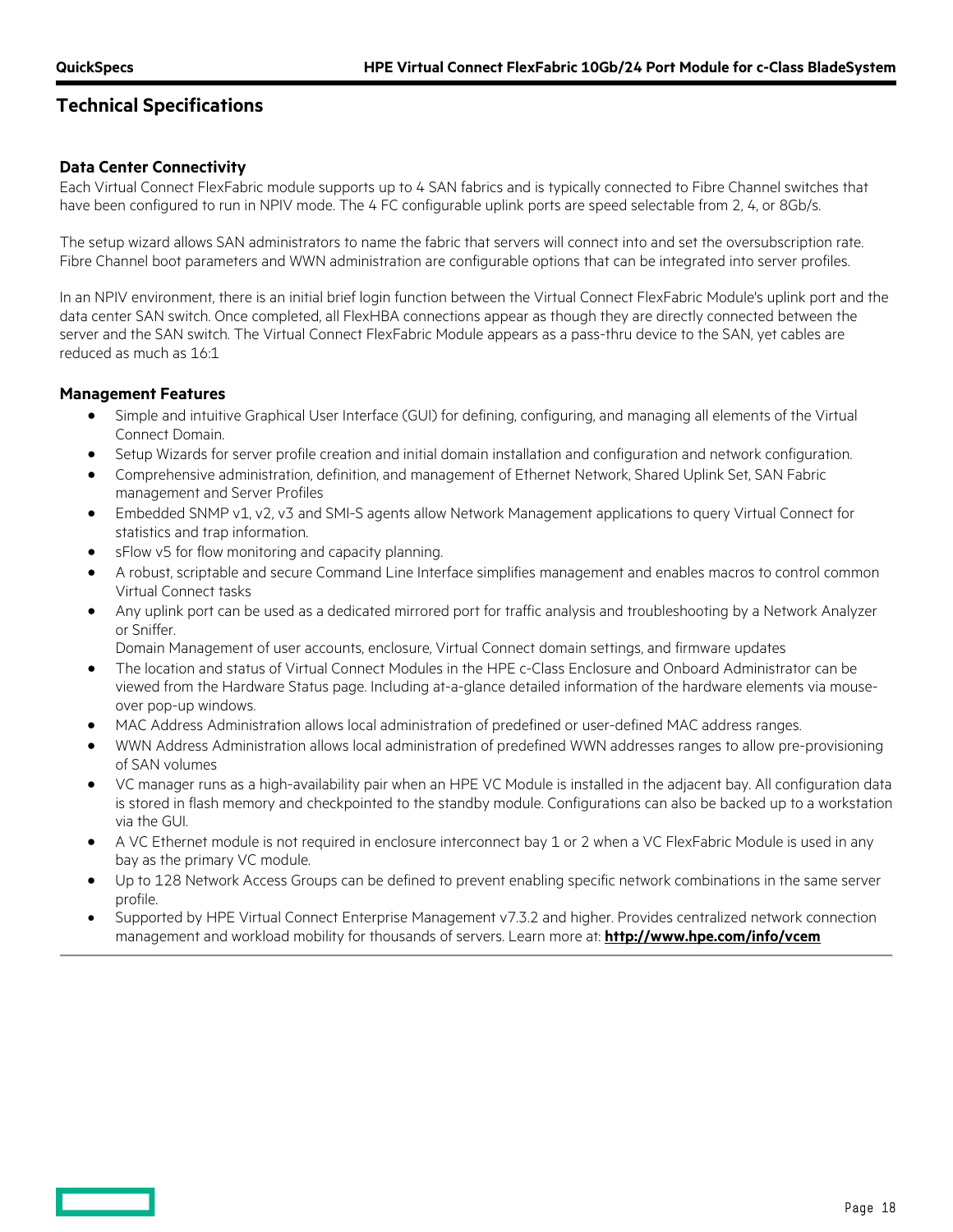# **Management and Standards Support**

## **Standards**

- INCITS FC-BB-5 Rev 2.00
- IEEE 802.1Qbb
- IEEE 802.1Qaz
- IEEE 802.1AB LLDP
- IEEE 802.1Q (VLAN includes Native VLAN support and server side VLAN tag mapping)
- IEEE 802.2 LLC
- IEEE 802.3ad Link Aggregation
- IEEE 802.3ae 10Gb Fiber Ethernet
- IEEE 802.3aq 10Gb LRM Ethernet
- SNMP v.1, v.2, v.3
- $\bullet$  IGMP v1, v2, v3
- ANCI T11 N\_Port ID Virtualization
- FC-PH Rev. 4.3
- FC-PH-2
- FC-PH-3
- FC-FLA
- FC-GS
- FC-GS-2
- FC-GS-3
- FC-FG
- FC-VI
- FC Element MIB RFC 2837
- Fibre Alliance MIB Version 4.0
- FC-BB5 aka FIP Snooping on uplinks
- sFlow v5

## **Safety and Compliance Safety Certifications**

- UL/CUL Recognition to UL/CSA 60950-1
- TUV to EN 60950-1
- CB report and certificate to IEC 60950-1 with all country deviations
- CE Marking

## **Electromagnetic Emissions Certifications FCC Part 15 Class A**

- FCC Part 15 Class A
- EN 55022 Class A (CISPR22 Class A)
- VCCI Class A
- AS/NZS 3548 Class A or AS/NZS CISPR22 Class A
- MIC Class A
- CE Marking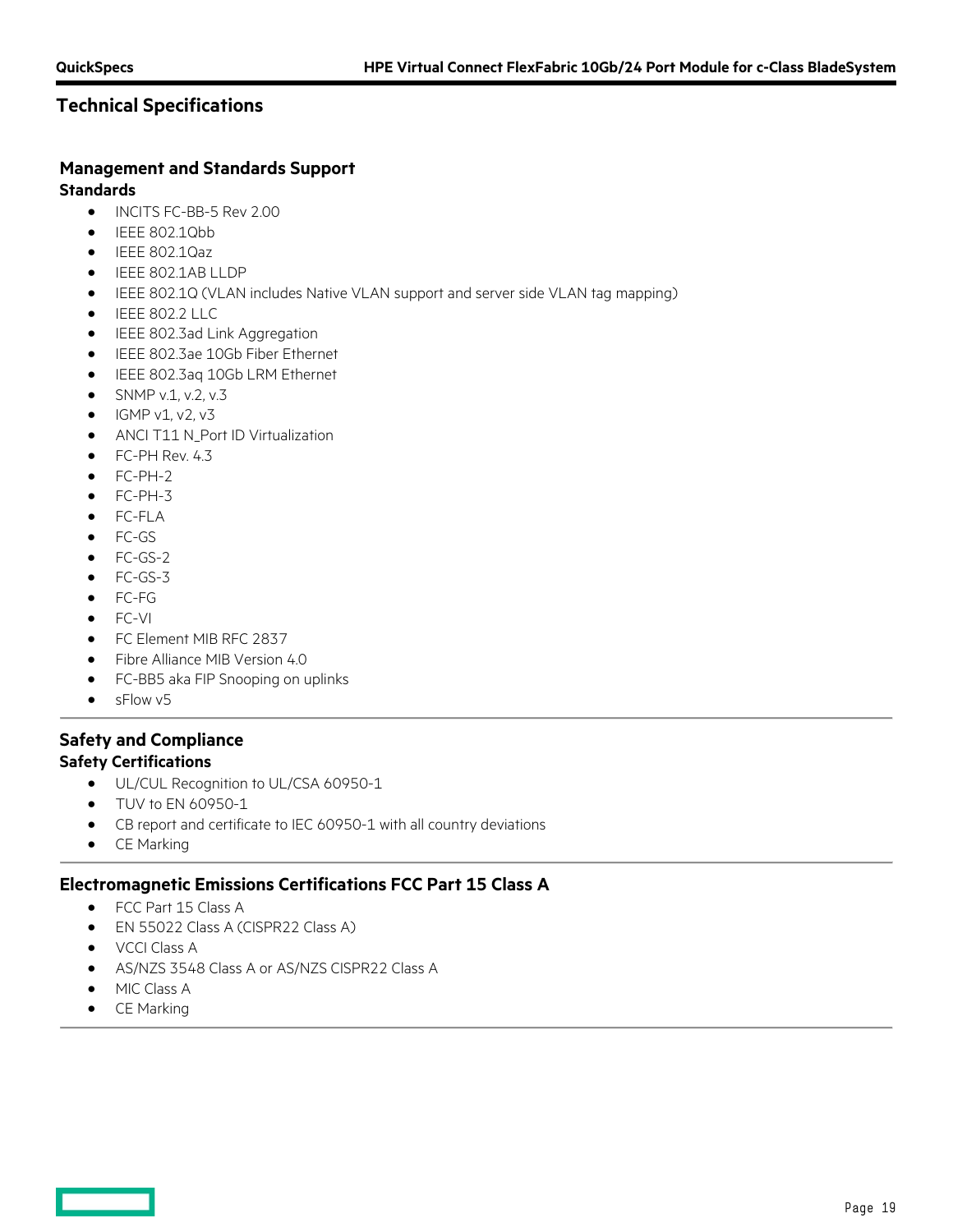## **Technical Specifications**

## **Environment-friendly Products and Approach End-of-life Management and Recycling**

Hewlett Packard Enterprise offers end-of-life Hewlett Packard Enterprise product return, trade-in, and recycling programs in many geographic areas. For trade-in information, please go to: **<http://www.hpe.com/info/recycle>**. To recycle your product, please go to: **<http://www.hpe.com/info/recycle>** or contact your nearest Hewlett Packard Enterprise sales office. Products returned to Hewlett Packard Enterprise will be recycled, recovered or disposed of in a responsible manner.

The EU WEEE directive (2002/95/EC) requires manufacturers to provide treatment information for each product type for use by treatment facilities. This information (product disassembly instructions) is posted on the Hewlett Packard Enterprise web site at: **<http://www.hpe.com/info/recycle>**. These instructions may be used by recyclers and other WEEE treatment facilities as well as HPE OEM customers who integrate and re-sell Hewlett Packard Enterprise equipment.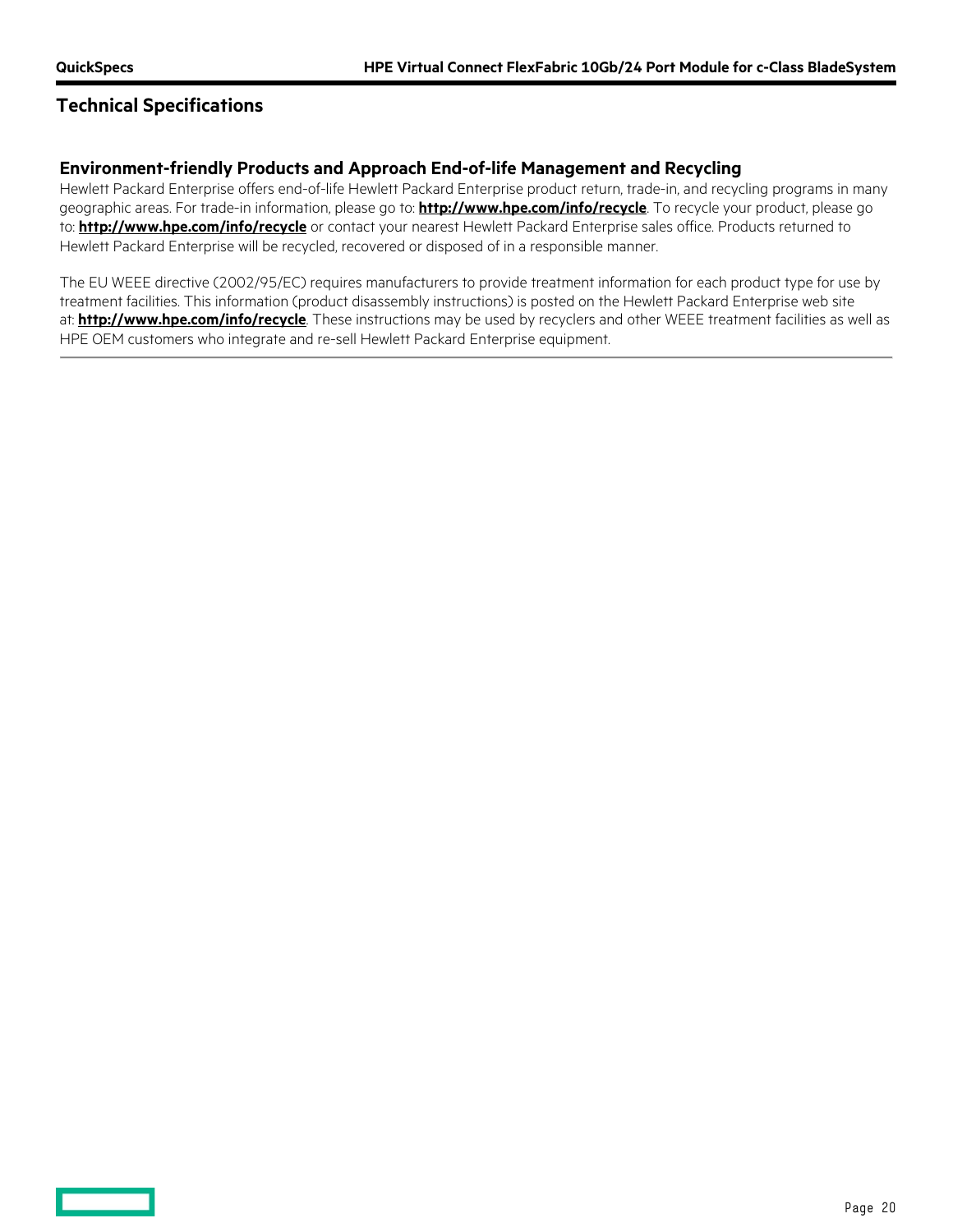$\overline{\phantom{0}}$ 

# **Summary of Changes**

| <b>Date</b> | <b>Version History</b> | <b>Action</b> | <b>Description of Change</b>                                                                                                        |
|-------------|------------------------|---------------|-------------------------------------------------------------------------------------------------------------------------------------|
| 17-Aug-2020 | Version 32             | Changed       | Related Options sections was updated and rebranding applied to<br>document.                                                         |
| 07-Jan-2019 | Version 31             | Changed       | Supported Products section was updated.                                                                                             |
| 23-Oct-2017 | Version 30             | Changed       | Care Pack naming and Service and Support- Parts and Materials updated.                                                              |
| 04-Sep-2017 | Version 29             | Changed       | Supported Products sections was updated.                                                                                            |
| 08-May-2017 | Version 28             | Changed       | Supported Products, and Related Options sections were updated.<br>URLs updated to hpe.com                                           |
| 16-Dec-2016 | Version 27             | Changed       | Related Options section was updated.                                                                                                |
|             |                        | Added         | SKU added in Related Options section                                                                                                |
| 21-Oct-2016 | Version 26             | Changed       | Rebranding edition                                                                                                                  |
| 13-Feb-2015 | Version 25             | Changed       | Overview and Supported Products sections were updated                                                                               |
| 10-Oct-2014 | Version 24             | Changed       | Hewlett Packard Enterprise servers and HPE Networks Adapters in<br>supported products, and standard features sections were updated. |
| 13-Aug-2014 | Version 23             | Changed       | What's new section, Compatibility, Supported products and Standard                                                                  |
|             |                        |               | Features sections were updated.                                                                                                     |
|             |                        |               | SKUs added on Cabling and Transceiver Options:                                                                                      |
|             |                        |               | JG329A, JG330A                                                                                                                      |
| 18-Apr-2014 | Version 22             | Changed       | Compatibility and product descriptions were revised.                                                                                |
| 03-Mar-2014 | Version 21             | Changed       | Change made in the standard features.                                                                                               |
| 05-Nov-2013 | Version 20             | Changed       | Change made in the Required cabling section only.                                                                                   |
| 13-Sep-2013 | Version 19             | Changed       | Compatibility, Required cabling, Product Features, Product Specifications                                                           |
|             |                        |               | Software, and Management and Standards Support were revised.                                                                        |
| 20-Aug-2013 | Version 18             | Changed       | Changes were made to correct the North America version.                                                                             |
| 14-Jun-2013 | Version 17             | Removed       | Mentions of sFlow support was removed.                                                                                              |
| 10-Jun-2013 | Version 16             | Removed       | Removed At A Glance.                                                                                                                |
|             |                        | Added         | Added Standard Features section.                                                                                                    |
|             |                        | Changed       | Changes were made in Overview, Supported Products, Service and                                                                      |
|             |                        |               | Support, HPE Pointnext operational and Warranty Information, Related                                                                |
|             |                        |               | Options and Technical Specifications section.                                                                                       |
| 09-Nov-2012 | Version 13             | Changed       | Changes were made in Related Options section.                                                                                       |
| 13-Aug-2012 | Version 12             | Changed       | Changes were made in Overview, Supported Products, Related Options<br>and Technical Specifications sections.                        |
| 13-Apr-2012 | Version 11             | Changed       | Corrected a spelling error.                                                                                                         |
| 09-Dec-2011 | Version 10             | Changed       | Changes made in the Related Options section only.                                                                                   |
| 14-Nov-2011 | Version 9              | Changed       | Virtual Connect Firmware, Recommended Services and Cabling and                                                                      |
|             |                        |               | Transceiver Options were revised.                                                                                                   |
| 30-Aug-2011 | Version 8              | Changed       | What's New was added to the Overview                                                                                                |
|             |                        |               | HPE Integrity BL860c i2, BL870c i2 and BL890c i2 Server Blades were                                                                 |
|             |                        |               | added to Hewlett Packard Enterprise servers Compatibility                                                                           |
|             |                        |               | FC-AL Rev 4.6 and FC-AL-2 Rev 7.0 were removed from Management and                                                                  |
|             |                        |               | Standards Support                                                                                                                   |
| 07-Apr-2011 | Version 7              | Added         | Added 3 new servers to the Compatibility section.                                                                                   |
| 11-Feb-2011 | Version 6              | Changed       | L2 MAC entries was increased to support up to 32000 in At A Glance                                                                  |
|             |                        |               | Performance                                                                                                                         |
|             |                        |               | Note was updated in Cabling and Transceiver Options                                                                                 |
|             |                        |               | With Virtual Connect firmware v3.15 was removed from HPE BladeSystem                                                                |
|             |                        |               | c-Class Enclosures                                                                                                                  |
|             |                        |               | HPE Startup BladeSystem c3000 Enclosed Network Service was removed                                                                  |
|             |                        |               | from Service and Support Offerings                                                                                                  |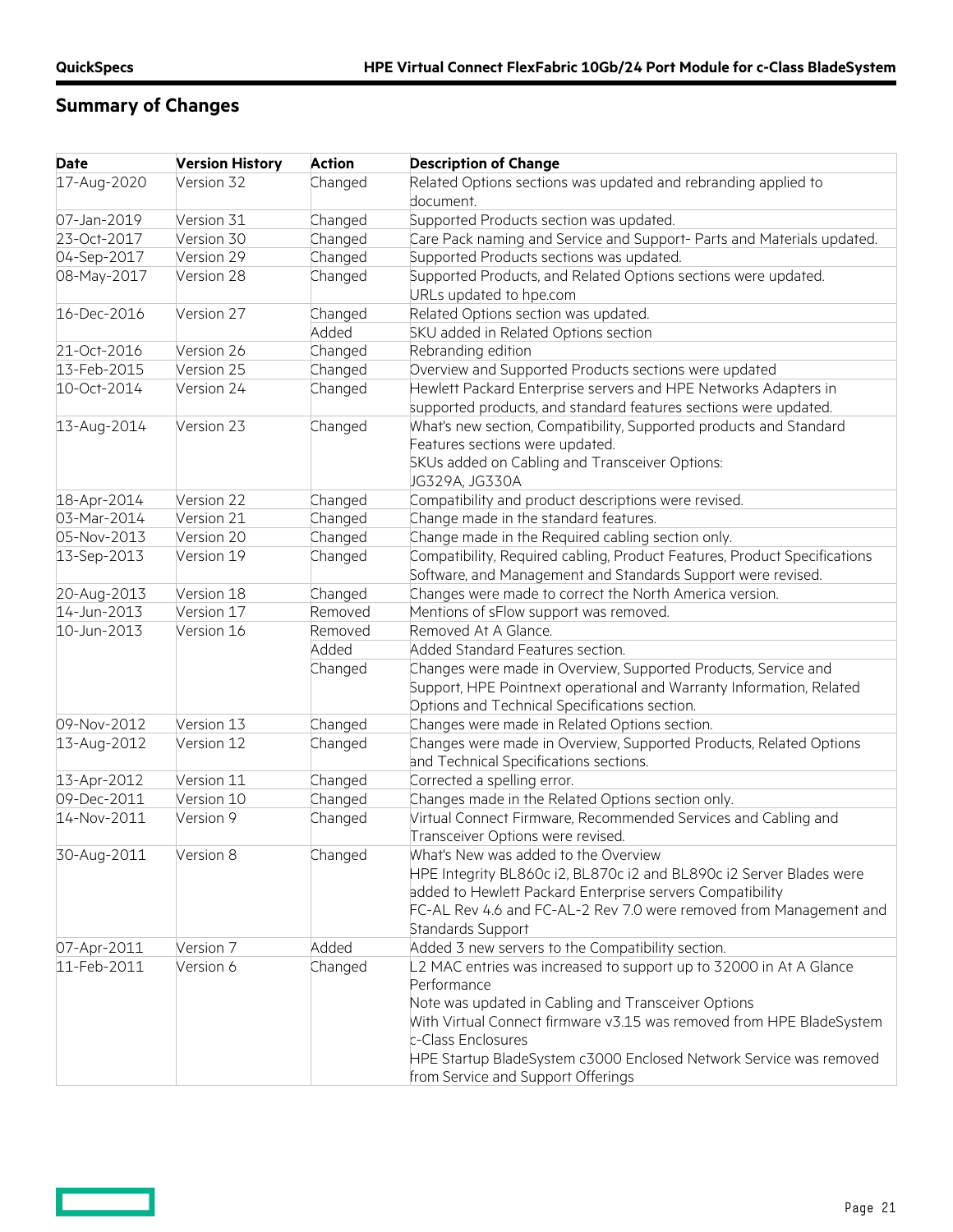$\overline{\phantom{0}}$ 

# **Summary of Changes**

| Date        | <b>Version History</b> | <b>Action</b> | <b>Description of Change</b>                                                                                                                                                                                                                                                                                                                                                                                                                                                                                                                                           |
|-------------|------------------------|---------------|------------------------------------------------------------------------------------------------------------------------------------------------------------------------------------------------------------------------------------------------------------------------------------------------------------------------------------------------------------------------------------------------------------------------------------------------------------------------------------------------------------------------------------------------------------------------|
| 14-Jan-2011 | Version 5              | Changed       | HPE Virtual Connect FlexFabric 10/24 Enterprise Edition for BL-c7000,<br>No Media, 1-enclosure License including 1 year of 24x7 Technical Support<br>and Updates was added to Models<br>HPE ProLiant BL620c G7 and BL680x G7 Server Series or greater were<br>added to Hewlett Packard Enterprise servers<br>HPE NC553m 10Gb 2-port FlexFabric Converged Network Adapter was<br>added to HPE Network Adapters<br>VC FlexFabric Module Configurations image was removed from Supported<br><b>Products</b>                                                               |
| 17-Dec-2010 | Version 4              | Added         | Added Service and Support information.                                                                                                                                                                                                                                                                                                                                                                                                                                                                                                                                 |
| 18-Nov-2010 | Version 3              | Changed       | Corrected broken link in the Compatibility section.                                                                                                                                                                                                                                                                                                                                                                                                                                                                                                                    |
| 12-Nov-2010 | Version 2              | Changed       | Models, Cabling and Transceiver Options and Service and Support<br>Offerings product descriptions were revised<br>HPE BladeSystem c-Class Virtual Connect Firmware was changed to<br>version 3.15<br>HPE BladeSystem c7000 Enclosure Server Network Adapters Used was<br>updated<br>VC FlexFabric Module Configurations was revised and Mixed VC Module<br>Configurations was removed from Supported Products<br>HPE NC542m Dual Port 10 10GbE BL-c Adapter and HPE NC552m Dual<br>Port Flex-10 10GbE Multifunction BL-c Adapter were added to HPE<br>Network Adapters |
| 16-Aug-2010 | Version 1              | Created       | New QuickSpecs                                                                                                                                                                                                                                                                                                                                                                                                                                                                                                                                                         |